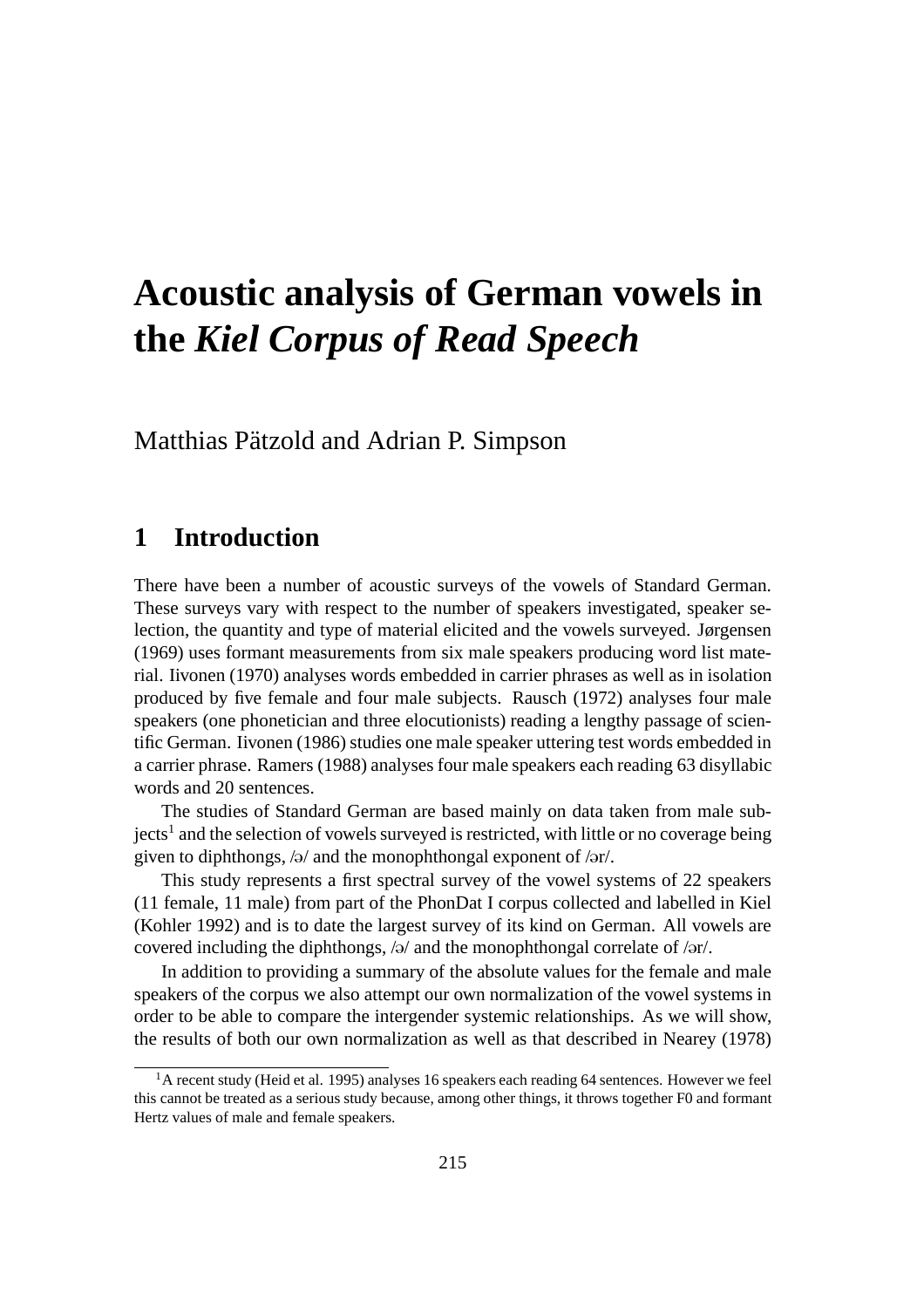produce very similar systems for female and male speakers, a result which we argue is most likely due to the large sample we are investigating.

# **2 Problems of measuring vowel systems**

The most common way of examining the spectral characteristics of vowel systems is in terms of the first and second formant frequencies. Although it is has been claimed that this measure alone may be insufficient (Fant 1960; Maurer et al. 1992) to characterize vocalic quality and contrast, there is no doubt that measures of F1 and F2, given an appropriate graphical representation, allow us to talk about acoustic vowel systems in terms similar to those used in the auditory-proprioceptive (Catford 1977) domain of impressionistic phonetics.

However, in order to arrive at the acoustic characterization of a vowel system we have to decide on the data we examine, the measurements we make and the way we categorize those measurements. In this section we will examine each of these factors in turn.

#### **2.1 Speakers and material**

Any study, such as ours, which is conducting an investigation of a number of speakers should attempt to examine speakers producing the same material. This is not always possible. If spontaneous data are the object of investigation then only a limited comparability across speakers can be obtained even if elicitation has been carried out in a controlled fashion (Anderson et al. 1991; Kohler et al. 1995). However, if speakers are required to read words or sentences, one cannot ensure uniform stress and intonation patterns. Neither can one be sure that speakers will respond equally to the recording environment or the reading task being demanded of them. Speakers who are accustomed to the otherwise unusual activity of reading aloud in front of a microphone are likely to behave differently from those who are unaccustomed to the situation.

One idea which is misguided is that particular types of speakers, e.g. elocutionists or phoneticians, will provide the best data for the language under examination. A word deemed to be clearly enunciated will presumably contain one or more clearly enunciated vowels, but their phonetic shape will not therefore better represent the language than any other vowels. This notion of getting at the best is behind the choice of speakers (three elocutionists and one phonetician) found in Rausch (1972).

#### **2.2 Segmentation and measurement**

Acoustically characterizing vowel systems requires the identification, delimitation and measurement of appropriate signal portions. In general the portions to be measured will be vocalic, i.e. strictures of open approximation. There is much discussion about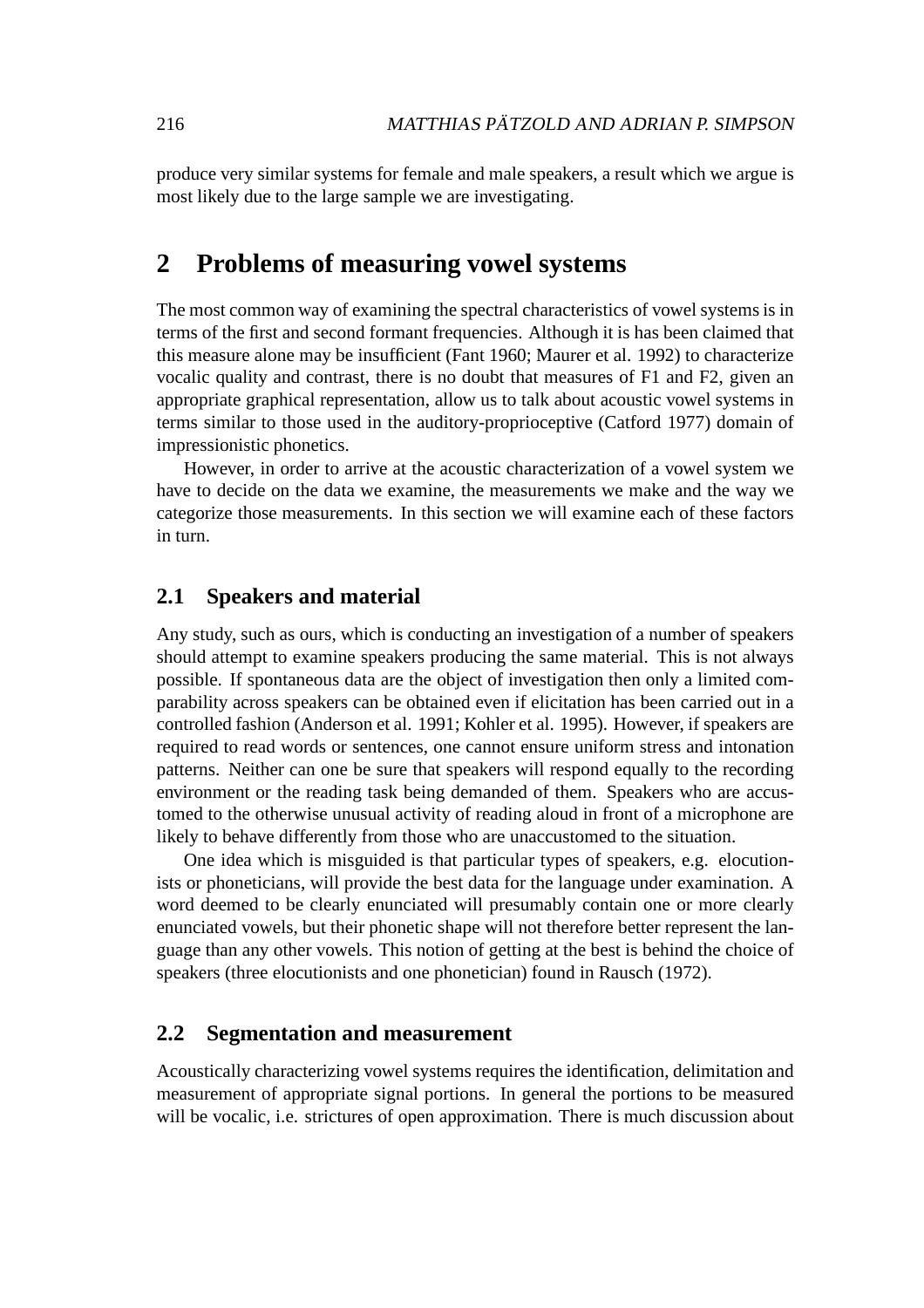where to delimit the most appropriate portion (Fischer-Jørgensen 1954; Fant 1960; Peterson and Lehiste 1960; Klatt 1976; Raphael et al. 1980; Hertz 1991). The decision to include or omit stop releases, periods of aspiration or transitions into or away from consonantal strictures all depends on the particular investigation. Such decisions are critical in durational studies (e.g. Peterson and Lehiste 1960; Klatt 1976) as the inclusion of e.g. transitional periods will shape to a great extent the durational model proposed. For measurements in the spectral domain decisions on delimitation are less critical. Measurements taken at the centre of a vocalic portion will necessarily be affected by the establishment of the edges, but as long as delimitation is carried out in a relatively systematic fashion, resulting measurements will allow both intra- and interspeaker comparability.

#### **2.3 Phonetic and phonological categorization of measurements**

Measuring the phonetic correlates of phonological systems of languages is a problematic enterprise. Measuring the phonetic correlates of vowel systems is no exception, although at first sight it may seem to be simple.

Measurements made on the basis of an acoustic or any other instrumental record require categorization. The categories can be impressionistic phonetic, e.g. we can assign measurements to the category open vowel, or open back rounded vowel. The categories can be acoustic phonetic, in terms of different spectral characteristics, such as the height of F1 or the relationship of F1 to F2. One can also categorize measurements in terms of a linguistic system. Here, measurements are distributed among phonological units, e.g. /a:/. If we want to get at the phonetic correlates of a linguistic system, which is what we are doing when looking at the vowel system of a language, then the categorization must be carried out in linguistic terms. We consider the type of approach advocated by Iivonen merely sidesteps the issue:

The sound symbols used represent normative recurrent German vowel types without any claim to strong phonological status. (Iivonen 1986: 125)

We can illustrate the problems of a purely phonetic categorization as opposed to a phonological categorization by examining possible pronunciations of the German words *solche* and *Seuche*. In the first syllable of both these words we can find diphthongs of similar quality. However, these diphthongs have different phonological origins. In *Seuche* the diphthong is a correlate of the phonological diphthong /oy/, in *solche* it is a correlate of the vowel-consonant cluster /ol/. We can see that a purely phonetic categorization is obliged to lump together the vocalic portions from both syllables. It is unlikely that such a purely phonetic approach could have anything very interesting to say about the phonetic correlates of the phonology of German.

It is important to make this clear distinction between the two different types of categorization and in particular we must recognize the implications of adopting a linguistic categorization of our instrumental measurements. What we measure and the categories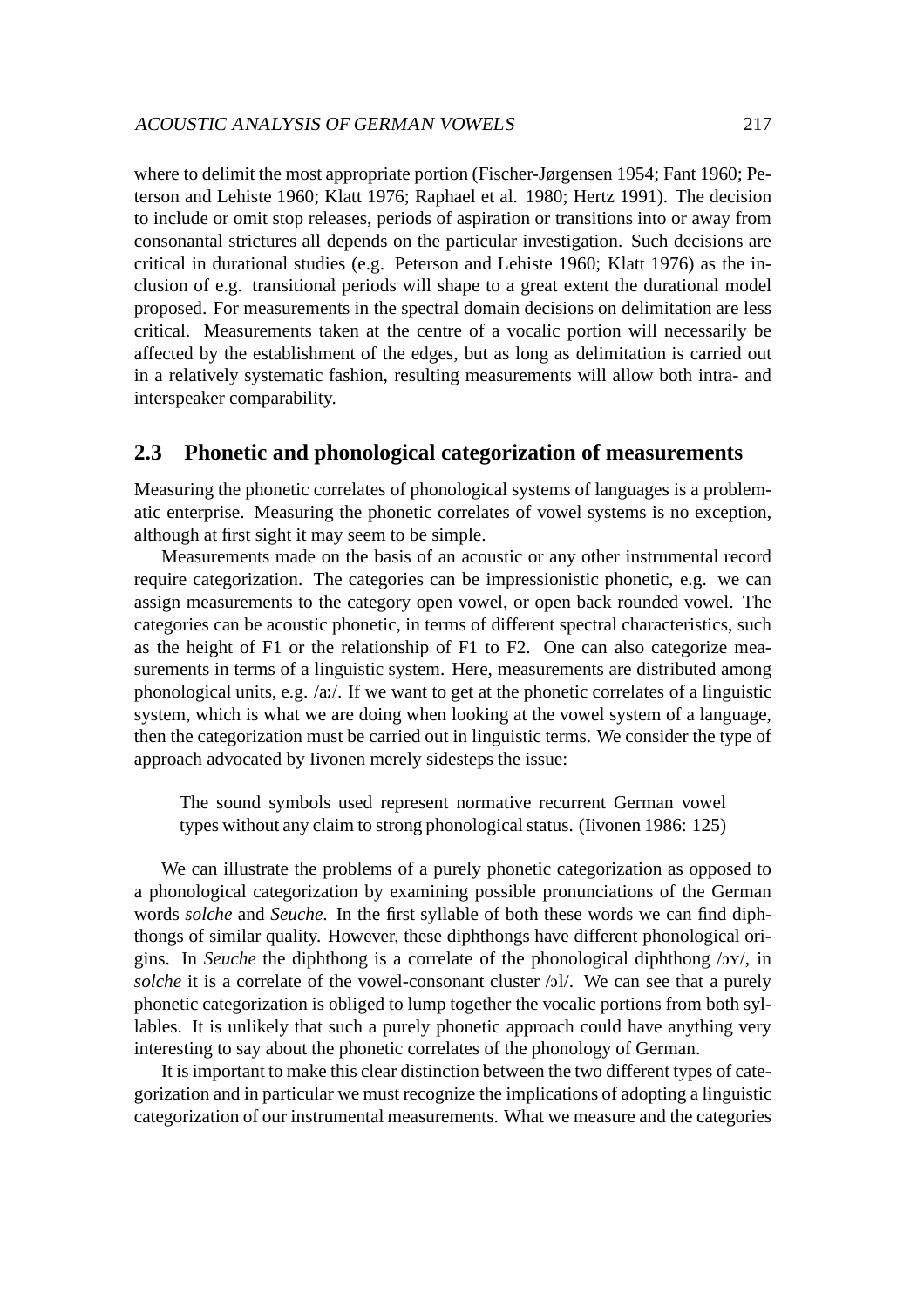$(a)$ 

| <b>Phonetic</b> | <b>Phonetic</b> | <b>Phonetic</b> | <b>Phonetic</b> |
|-----------------|-----------------|-----------------|-----------------|
| correlates of   | correlates of   | correlates of   | correlates of   |
|                 |                 |                 |                 |

 $(h)$ 

| $\sqrt{2}$                       |                                  |                                  |                                  |  |
|----------------------------------|----------------------------------|----------------------------------|----------------------------------|--|
|                                  | <b>Phonetic</b><br>correlates of | <b>Phonetic</b><br>correlates of | <b>Phonetic</b><br>correlates of |  |
|                                  |                                  |                                  |                                  |  |
| <b>Phonetic</b><br>correlates of | <b>Phonetic</b><br>correlates of | <b>Phonetic</b><br>correlates of | <b>Phonetic</b><br>correlates of |  |
|                                  |                                  |                                  |                                  |  |

Figure 1: Different phonological approaches to the final syllables in *bitte*, *bitter*, *bitten* and *Beutel*.

we assign our measurements to, will all depend on the set of linguistic abstractions we are working with together with our idea of the way these linguistic abstractions are related to the phonic substance.

We can exemplify this by considering the phonetics and possible phonological treatments of weak syllables in German. The final syllables in *bitte* [bitə], *bitter* [bitɐ], bitten [bitn], and *Beutel* [boytl] are examples of such weak syllables. In an investigation of the German vowel system our phonological analysis will determine what we analyse and how we categorize the measurements we make. One analysis (see Figure 1a) might treat the phonetics as correlates of four different phonological units:  $\sqrt{a}$ / / $v$ / $n$ / and /l/. If we adopt this phonological analysis then only the final syllables of *bitte* and *bitter* would be analysed and the measurement in each case would be assigned to a different phonological category,  $\frac{1}{2}$  in one case,  $\frac{1}{2}$  in the other. In another analysis (see Figure 1b) all of the weak syllables might contain the phonological unit  $\varphi$ . The different phonetic shapes of the syllable would be treated in terms of differences in the temporal organization of the phonetic correlates of the phonological units involved. In this case the phonological unit we have also symbolized  $\theta$  would have a different set of phonetic correlates from  $\sqrt{2}$  in Figure 1a.

We have illustrated the analytical differences using weak syllables in German, but such differences pervade the whole of any vowel system. If we decide to treat the weak syllable /ər/ as phonologically and phonetically unitary then it is hard to justify not doing so for all other cases of vowel+r which we can find in words such as *wird*, *kurz*, *fort*, *hart*, etc. However, this unitary treatment of vowel+r is in itself problematic since it raises the question as to why one should not treat all vowel-consonant combinations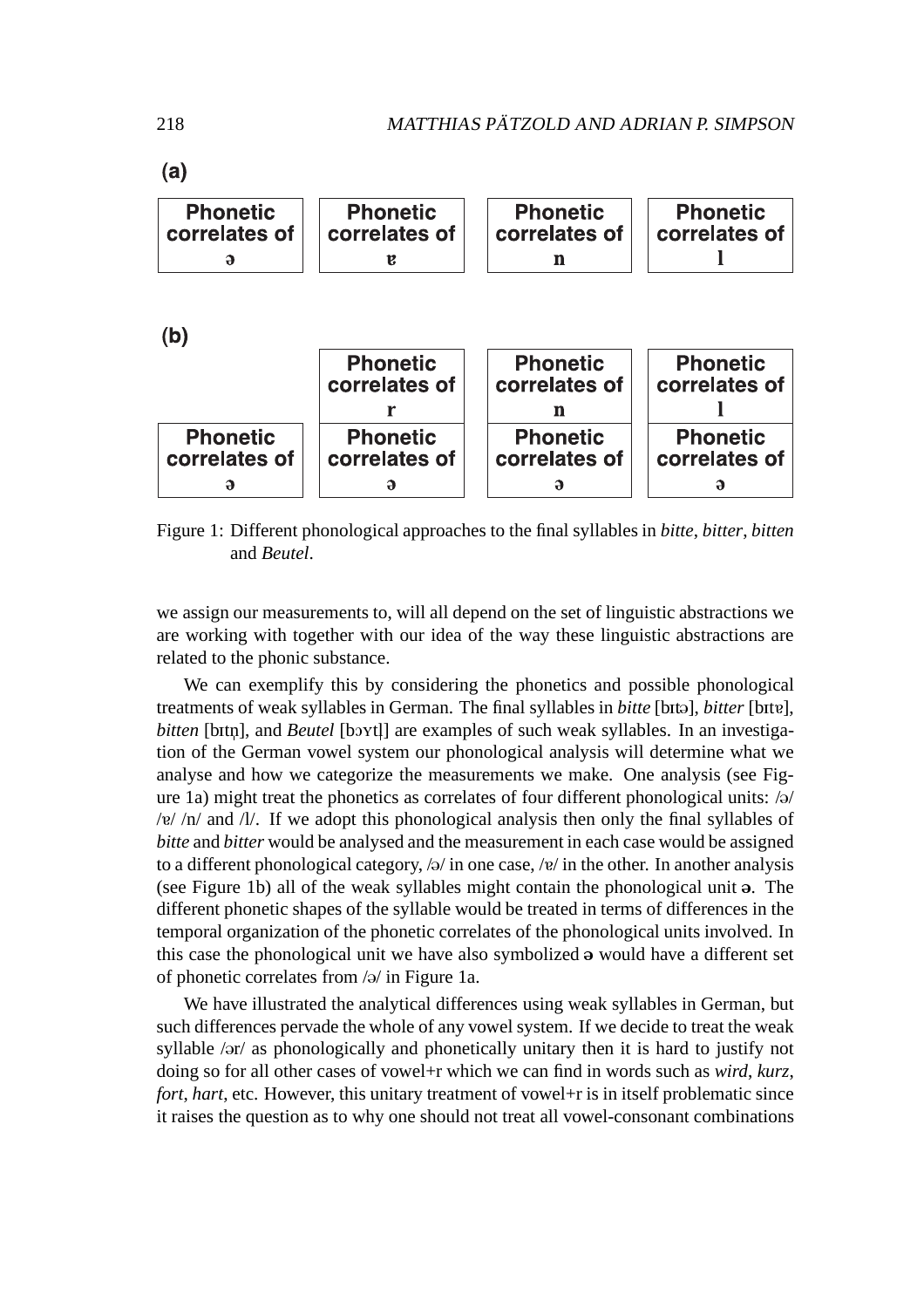in the same unitary fashion. It is relatively easy to see why this is not done, it is less easy to find any justification. The reasoning presumably goes something like this. The vocalic portion in the final syllable of *unser* [unze] may be phonologically complex, but it is phonetically a monophthong. Any categorization of measurements can more conveniently be assigned to a phonological simplex. In words such as *Bach* [bqχ] and *Stadt* [ftat], the phonological complexes /ax/ of *Bach* and /at/ of *Stadt* can be related simply to the relevant vocalic portions and consonantal strictures of an impressionistic or acoustic record. Phonetic correlates of /a/ and /x/ or /a/ and /t/ do cooccur. The degree to which this happens may be less than it is for the correlates of  $\frac{1}{2}$  and  $\frac{r}{\ln n}$ the final syllable of *unser*, but we do not consider the difference to be one of type, only degree.

# **3 Data**

## **3.1 Corpus: recording and contents**

The data which we have analysed in this study were collected as part of the Phon-Dat90 data base recordings (Thon and Dommelen 1992). All recordings were made in a sound-treated room using a Neumann U87 microphone, a Hardy M-1 microphone preamplifier and a Sony PCM-2500 DAT recorder. They were then transferred to a computer and digitized at 16 kHz with 16 bit amplitude resolution.

We have chosen a subset of the material collected and labelled at the IPDS Kiel (IPDS 1994) in which two sets of 100 short sentences were read. Each set of sentences was read by 12 speakers. Two speakers read both sets, giving a total of 22 different speakers. The speakers are evenly divided with respect to age and sex.

The two sets of sentences were taken from Sotschek (1976a, 1976b). Both sets contain an average of five words per sentence and provide a representative coverage of the German phonemic system as well as many of the possible biphonematic combinations. There are considerable differences in the stylistic and grammatical make-up of the two sets of sentences which we will discuss in more detail below. Orthographic and phonemic representations of the two sets, which we will henceforth refer to as Marburg and Berlin sentences, can be found in the Appendix.

We will continue to use the speaker index employed on the CD-ROM, which begins with the letter k followed by a number between 01 and 80. Uneven numbers indicate male speakers, even numbers females. Numbers 01-30 represent speakers under the age of 30, 61-80 represent speakers over the age of 30. Finally, two letters identify the sentence set: mr for Marburg, be for Berlin. The speaker-corpus k03be therefore identifies the set of Berlin sentences read by a male speaker under 30 years of age.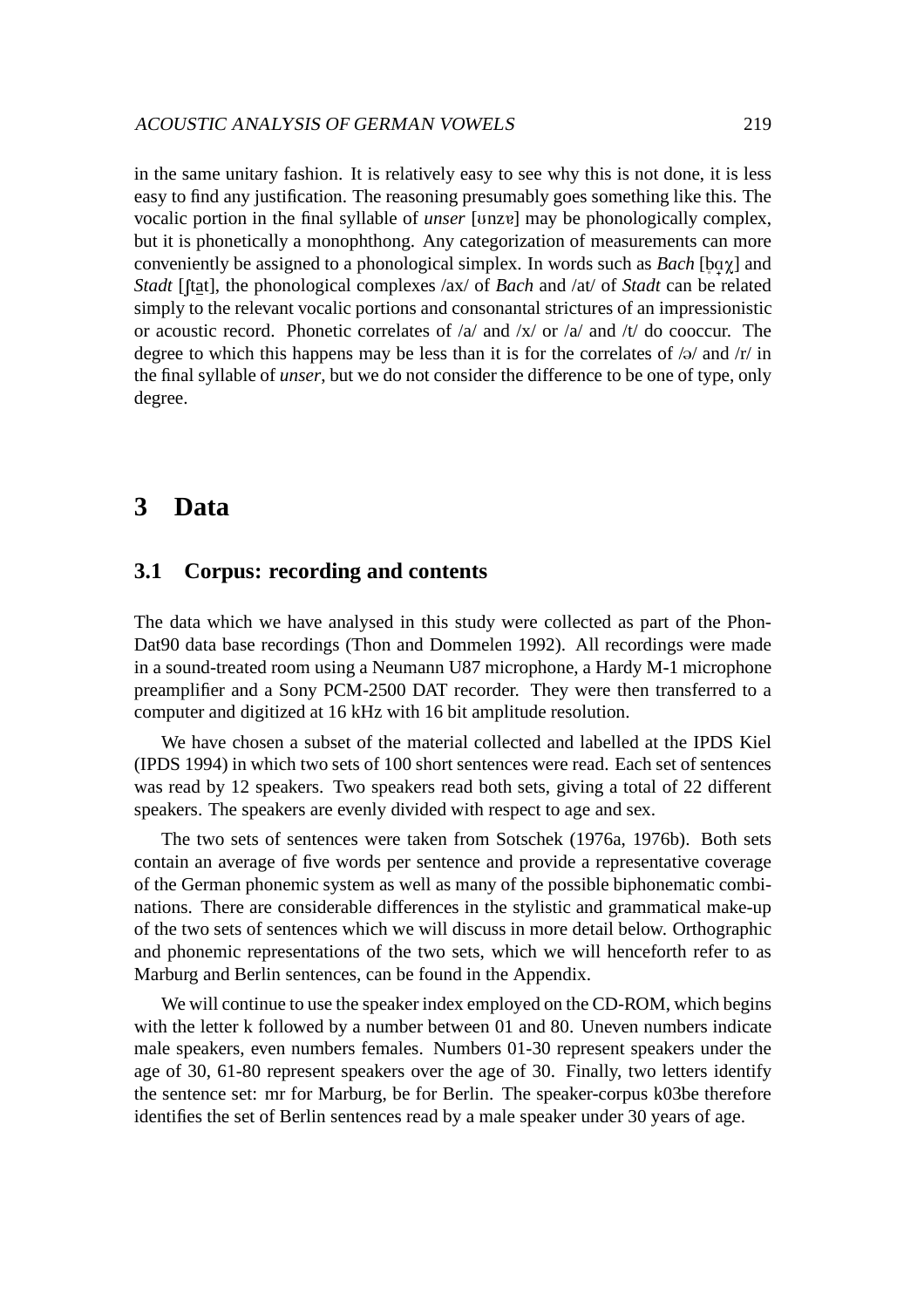#### **3.2 Segmentation and labelling of the corpus**

Before launching into the analysis of a data base one must be aware of the way in which the speech signals have been segmented and labelled. The way a data base has been constructed imposes limits on what one can analyse and has consequences for the results of any analysis. The data base we are using is phonetically linear and phonologically monosystemic. The acoustic signals are segmented temporally and aligned with mostly phonemic labels. When we talk of vowel then we are talking of a vowel in a monosystemic phonemic sense. As we have said above (section 2.2) decisions about where to place segment boundaries have consequences for the actual numbers which enter the statistical analysis.

In the rest of this section we give a brief outline of the way in which the corpus we are using has been annotated. For more detailed information on the labelling system and its use the reader is referred to Kohler (1994) and Kohler et al. (1995).

The segmental labelling of the *Kiel Corpus* involves the manual alignment of elements of a canonical phonological transcription of an utterance with the phonetic correlates of the phonological elements, together with a restricted set of modifications (Kohler et al. 1995). Segmentation and labelling is linear and exhaustive. Labels are aligned with the speech signal in sequence. A label is placed at the beginning of the portion of signal containing the chief phonetic correlates of the phonological unit represented by the label. At the same time the placement of one label temporally delimits the previous label.

The canonical transcription system is based on a phonemic system of German. The system caters for what might be termed a maximal Standard German (Kohler et al. 1995). It comprises 22 consonantal and 24 vowel units. The 24 vowels include 4 systemically marginal nasal vowels used primarily in the transcription of French loans, e.g. *Parfum*, *Restaurant*, *Teint*, *Saison*.

The use of the labelling system we have described helps to guarantee a relatively consistent and systematic annotation of large corpora even though a number of different segmenters are involved. As we can see, the strong phonological motivation behind the label inventory together with the phonetic alignment with the signal and restricted modifications make the labelling level employed most akin to Barry and Fourcin's (1992: 10) "broad phonetic".

The chief phonetic correlates of a vowel, i.e. that portion of a signal to be annotated with a vowel label are, in unproblematic cases, a voiced stricture of open approximation flanked by periods of consonantal stricture. The first diphthong of *dreißigsten* (at A) and the vowel of *paßt* (at C) in Figure 2 illustrate such cases. Included in the vowel are also any transitions away from or into adjacent consonantal strictures. Plosive burst and aspiration phases are segmented and labelled separately as well as periods of perseverative voicing into stop closures, which are assigned to the relevant consonantal label.

The vowel label is also retained in certain cases where the correlates of the vowel are no longer vocalic. So, for instance, short, non-open vowels in unaccented sylla-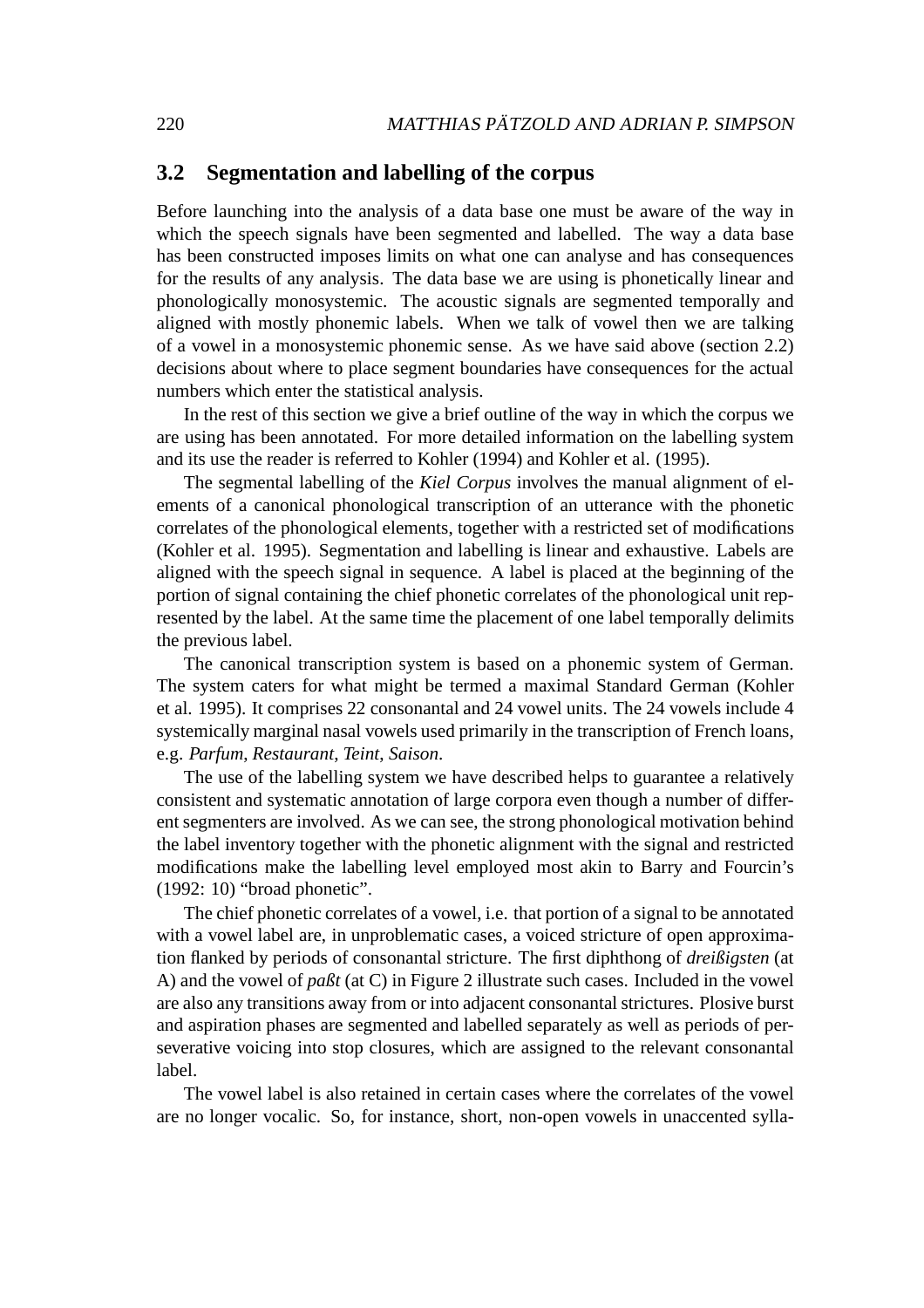

Figure 2: Sonagram of *dreißigsten paßt es* showing vocalic and consonantal correlates of phonological vowels.

bles, when flanked by fricatives (e.g.  $[s],[z],[\zeta])$ , are often realized as short periods of voiced or voiceless friction themselves, an example of which can be seen in the second syllable of *dreißigsten* (at B) in Figure 2. Again, we can see that the decision to treat phonetically non-vocalic utterance portions as correlates of phonological vowels will have implications for the shape of final analysis.

#### **3.3 Vowels surveyed**

Of the 24 vowels mentioned in the previous section we will only be dealing with 19. As none of the four nasal vowels occurs in the corpus under investigation they will receive no further attention. Furthermore, the half-open vowel  $/\varepsilon$ :/ is also omitted, for although it was catered for in the canonical transcription of words such as *Käse*, most speakers produced such items with the closer vowel /e:/ which was labelled as such.  $/\varepsilon$ :/ is also attributed dubious status in Standard German, often being treated as a product of the orthography (Kohler 1995: 172). Indeed, Ramers (1988) even required his subjects to read sentences alongside the words in isolation as a control for the realization of  $\sqrt{\epsilon}$ . The nineteen vowel units which we shall be examining are listed with examples in Table 1.

Many varieties of German including the standard also have a range of vocalic portions which are usually treated as a phonological complex of vowel+r, e.g. *wird*, *Fahrt*, *gern*, *Leser* (e.g. Vennemann 1982; Kohler 1995). Phonetically, these vocalic portions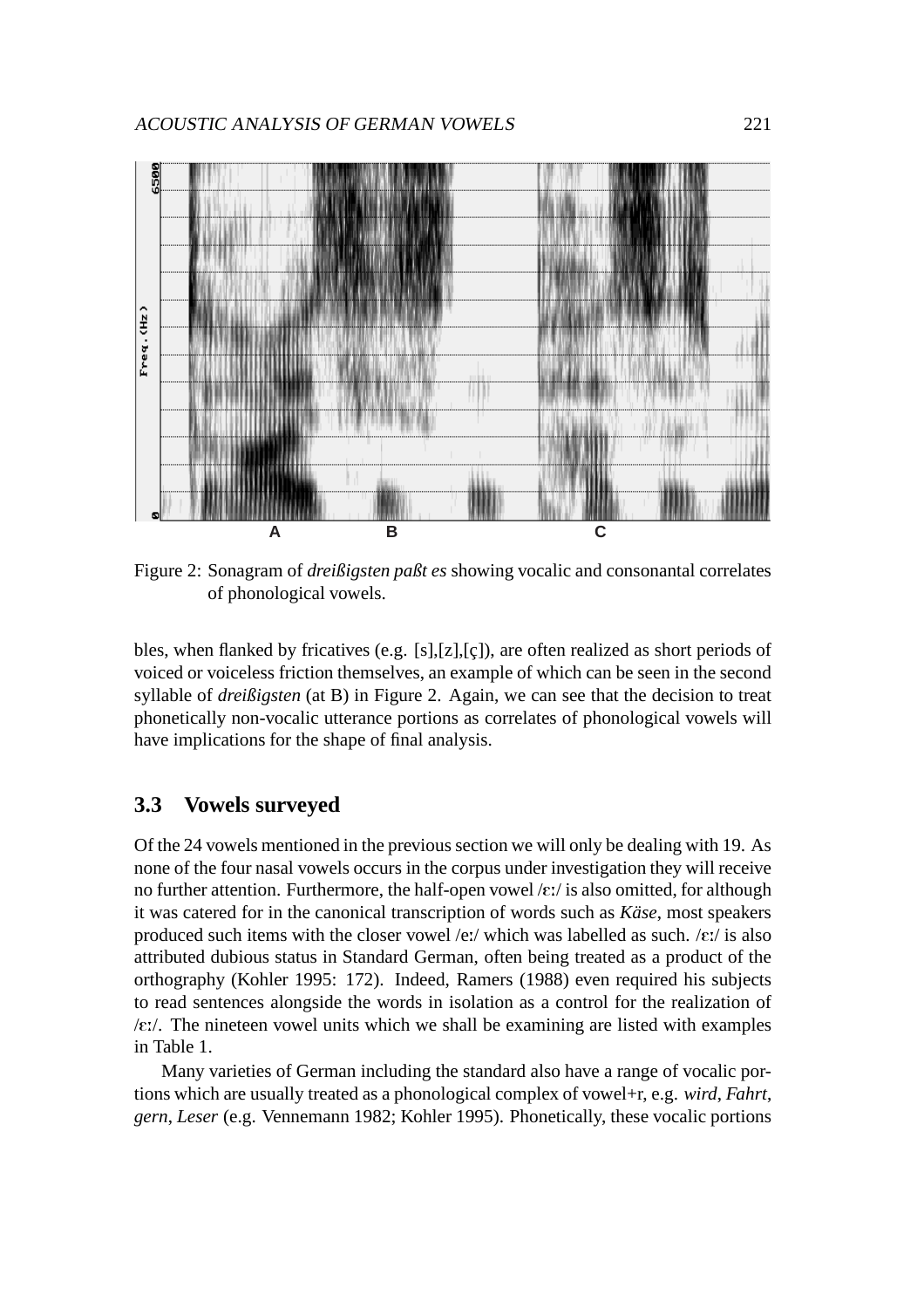| <b>Vowel</b> | <b>Example</b>      |             | Vowel    | <b>Example</b>       |              |
|--------------|---------------------|-------------|----------|----------------------|--------------|
| i:           | ri:t                | riet        | T        | rit                  | ritt         |
| y:           | h y:tə              | Hüte        | Y        | h <i>xt</i> ə        | Hütte        |
| e:           | be:t                | <b>Beet</b> | E        | bεt                  | <b>Bett</b>  |
| ø.           | $h \varnothing$ :lə | Höhle       | œ        | h œlə                | Hölle        |
| a:           | ka:n                | Kahn        | a        | kam                  | Kamm         |
| O.           | bo:k                | bog         | $\Omega$ | $b$ <sub>o</sub> $k$ | Bock         |
| u:           | mu:s                | Mus         | U        | flus                 | $Schlu\beta$ |
| aı           | tsvar               | zwei        |          |                      |              |
| au           | baux                | Bauch       |          |                      |              |
| ЭΥ           | novn                | neun        |          |                      |              |
| Э            | $l$ e: $z$ an       | lesen       |          |                      |              |
| $\mathbf{p}$ | l e:ze              | Leser       |          |                      |              |

Table 1: Vowels investigated with examples.

can be monophthongal or diphthongal. One way of representing these vowels, which we also adopt in the transcriptions in the Appendix, is to treat them as a type of diphthong with /v/ as the second element, e.g. *wird* /vIvet/, *Fahrt* /fa:vt/. We also follow the usual practice of representing the weak r-syllable,  $\sqrt{gr}$ , as  $\sqrt{g}$ , e.g. *Leser* /le:z $v$ . This reflects the exclusively monophthongal character of the vocalic portion found in such syllables and is a symbolization that ensures a certain phonological uniformity as well as providing a general idea of the phonetic realization.

Following our discussion in section 2.3 we will be treating such r-vowels, except for  $\langle v \rangle$ , as correlates of the relevant phonological monophthong in a consonantal environment. This is of course a controversial decision to take since the phonetic correlates of postvocalic-r often characterize the same stretch as the correlates of the vowel itself. However, as we have said we do not consider this to be any different from the phonetic correlates of any other postvocalic consonant occurring together with the phonetic correlates of a vowel.

When dealing with categorization of vocalic portions which have been labelled as vowel replacements we have proceeded as follows. If the replaced vowel was anything other than one of the 'real' diphthongs  $(\alpha u, \alpha v, \alpha v)$  the vocalic portion was treated as a correlate of the replacing vowel. If a diphthong was replaced by anything other than  $\sqrt{9}$  then the vocalic portion was treated as a correlate of the diphthong.

The frequency of occurrence of certain vowels varies quite considerably from speaker to speaker. This is particularly the case for vowels in weak syllables which vary in their realization, e.g. the final syllable in a word such as *spielen* can vary in the production of the same speaker between [lan] and [ln], changing the number of  $\frac{1}{9}$  oc-" currences. Figure 3 shows the frequency of occurrence of each vowel as a proportion of all vowels.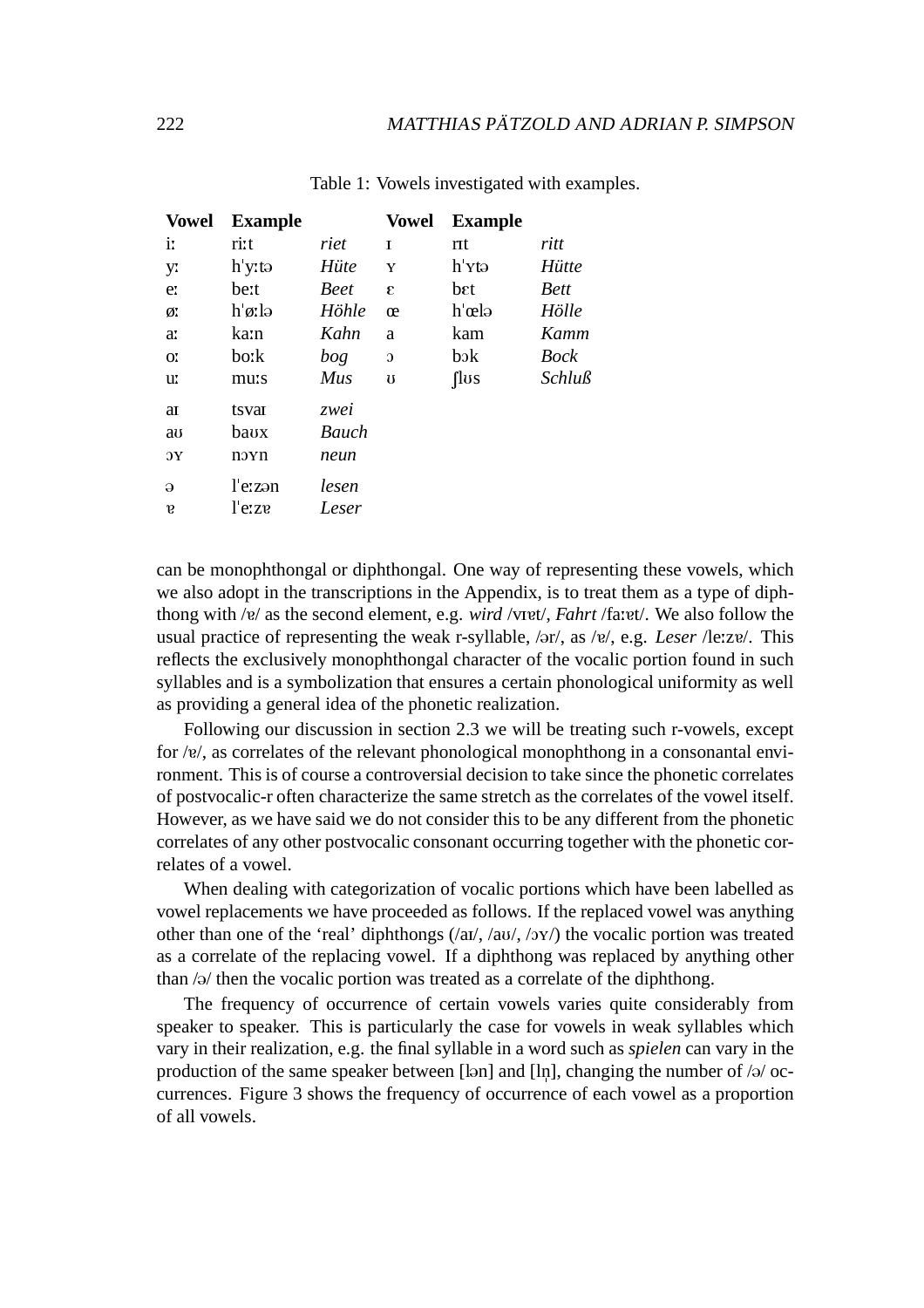

Figure 3: Relative frequency of occurrence of vowels in Berlin and Marburg sentences.

### **3.4 Analysis and measurement**

Each utterance was subjected to an LPC formant analysis. A filter order of 14 was used for female voices and 16 for male voices. A record was calculated every 5 ms using a frame size of 20 ms. Each sentence was also subjected to an F0 analysis (Schäfer-Vincent 1982, 1983).

The frequency information in each analysis file was then sorted. Each resonance in a 5 ms record is assigned a number to the formant it is most likely to represent. The reference values for each formant are those of a 17.5 cm long open-ended tube of constant cross-sectional area (with resonant frequencies at 500, 1500, 2500, 3500 Hz for male and 10% higher for female voices). If two or more resonances have been assigned the same number, bandwidth information is used to decide which of the values to use. More details concerning analysis and sorting technique can be found in Scheffers and Simpson (1995).

The label file of each utterance is then used to assign a label to each 5 ms record of an analysis file.

Once each analysis record has been sorted and assigned a label, measurements of formants and bandwidths can be extracted automatically. Five methods for automatically extracting the formant values of vowels are given in Son and Pols (1990):

(a) formant: turning point, a minimum or maximum F1/F2 depending on vowel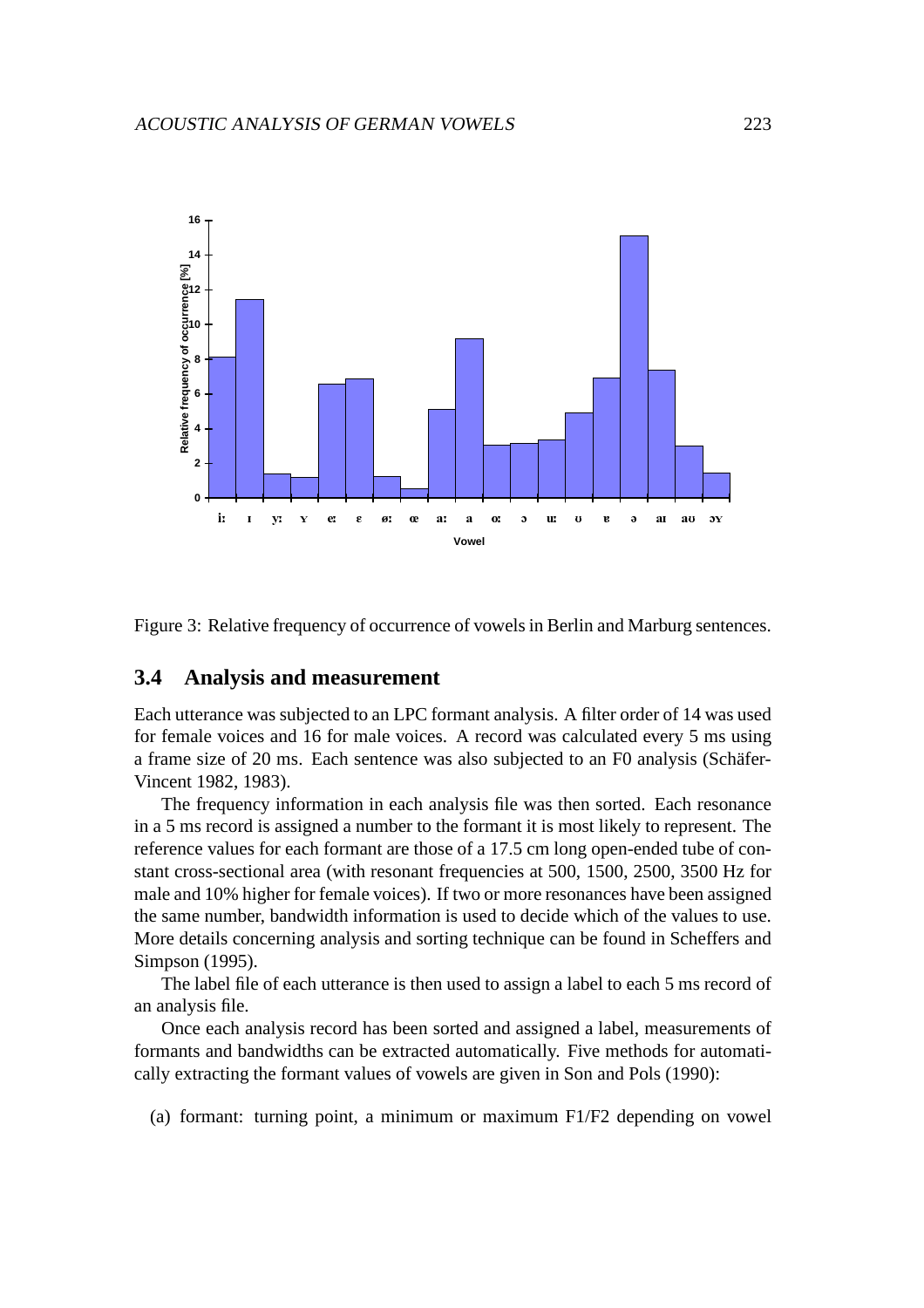category

- (b) average: average formant values over all complete periods assigned to vowel
- (c) energy: values extracted at the strongest part of vowel
- (d) stationary: place of least variance
- (e) centre: middle of vowel

However, van Son and Pols conclude that there is no great difference in any of these methods. We have chosen to use the last of these methods. A single set of values is taken at the mid point of a monophthong. Establishing points to extract values which provide a suitable characterization of diphthongs is more problematic than for monophthongs. Our characterization will be in terms of measurement taken 20 ms from the onset of the vocalic portion and one measurement taken 20 ms from the offset. These two points give some indication of a diphthong's origin and its destination. Regardless of obvious deficiencies there are in characterizing diphthongs in terms of any set of temporally fixed points, we consider the method of measurement to be adequate for making certain comparisons across individuals and groups of speakers.

The automatic method of formant value extraction is no more problematic than a manual method. Errors and inconsistencies will occur in either, although they will undoubtedly differ in kind. The sorts of errors which will occur in an automatic extraction will involve the assignment of a value to the wrong formant during sorting. Likewise, automatic extraction may fall upon a record in the middle of vowel which for whatever reason is unrepresentative of its surroundings. Both of these areas of error are less likely to occur in manual measurement. On the other hand, an automatic extraction will not be 'wooed' by a portion of spectrogram at which formant values may be easier to measure, although they do not occur at the prescribed point in time.

# **4 Results**

As we are dealing with a data base which has been labelled in a monosystemic fashion, we will be talking about our results in essentially monosystemic terms. We shall continue to enclose phonological vowel categories in slashes to reflect this monosystemic approach. Statements such as "/o:/ is further back than /u:/" are to be treated as an abbreviated way of saying "the phonetic correlates of /o:/ are further back than those of  $/uv''$ .

#### **4.1 Absolute values**

We begin by summarizing the absolute values. Table 2 presents the median values and lower/upper quartiles for the first three formants for each vowel for female speakers (2a) and male speakers (2b).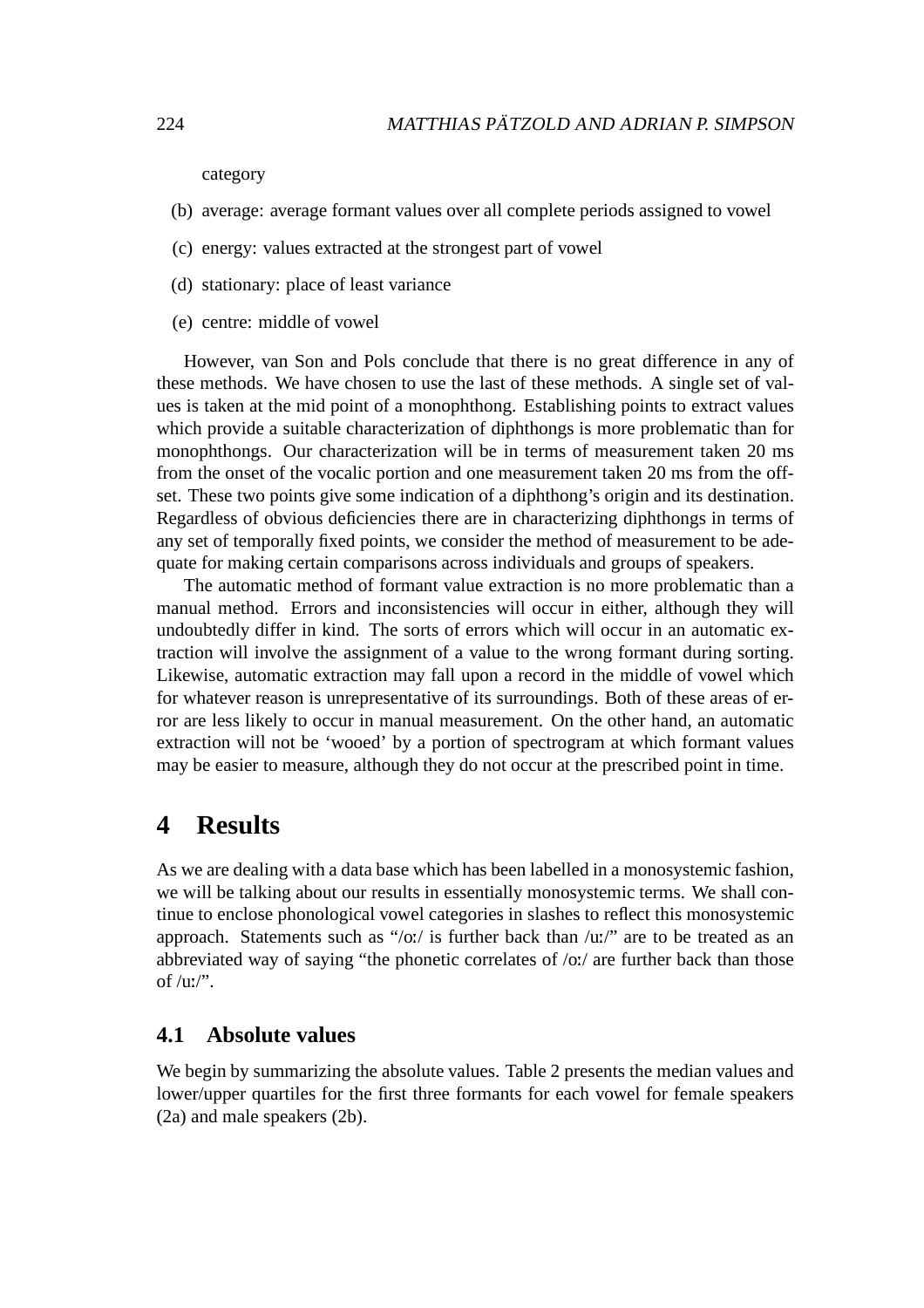Table 2: Medians and upper (uq) and lower (lq) quartiles of first three formants for (a) 12 female speaker-corpora and (b) 12 male speaker-corpora. Diphthong values are medians of measurements taken 20 ms from vowel onset  $(V_{beg})$ and 20 ms before vowel offset (V<sub>end</sub>).

| (a) | Vowel                                     | F1         | lq  | uq  | F <sub>2</sub> | lq   | uq   | F3           | lq    | uq   | n          |
|-----|-------------------------------------------|------------|-----|-----|----------------|------|------|--------------|-------|------|------------|
|     | i:                                        | 329        | 292 | 385 | 2316           | 2125 | 2496 | 2796         | 2644  | 3000 | 719        |
|     | $\mathbf I$                               | 391        | 350 | 442 | 2136           | 1905 | 2348 | 2867         | 2660  | 3026 | 1014       |
|     | y:                                        | 342        | 312 | 401 | 1667           | 1485 | 1833 | 2585         | 2437  | 2691 | 125        |
|     | Y                                         | 406        | 369 | 466 | 1612           | 1475 | 1735 | 2631         | 2518  | 2779 | 105        |
|     | e:                                        | 431        | 382 | 495 | 2241           | 1949 | 2472 | 2871         | 2691  | 3055 | 579        |
|     | $\pmb{\mathcal{E}}$                       | 592        | 517 | 687 | 1944           | 1774 | 2100 | 2867         | 2679  | 2997 | 607        |
|     | ø.                                        | 434        | 391 | 482 | 1646           | 1551 | 1739 | 2573         | 2440  | 2708 | 108        |
|     | œ                                         | 509        | 452 | 584 | 1767           | 1620 | 1870 | 2640         | 2488  | 2757 | 48         |
|     | a:                                        | 779        | 665 | 880 | 1347           | 1236 | 1439 | 2785         | 2644  | 2941 | 452        |
|     | $\rm{a}$                                  | 751        | 651 | 838 | 1460           | 1346 | 1583 | 2841         | 2679  | 2983 | 810        |
|     | 0.                                        | 438        | 395 | 487 | 953            | 789  | 1102 | 2835         | 2673  | 2990 | 269        |
|     | $\overline{O}$                            | 573        | 509 | 660 | 1174           | 1055 | 1279 | 2825         | 2668  | 2965 | 279        |
|     | u:                                        | 350        | 319 | 405 | 1048           | 885  | 1220 | 2760         | 2624  | 2877 | 299        |
|     | U                                         | 450        | 387 | 504 | 1184           | 1074 | 1302 | 2749         | 2570  | 2960 | 434        |
|     | $\mathbf{g}$                              | 590        | 494 | 685 | 1608           | 1430 | 1754 | 2829         | 2679  | 2968 | 610        |
|     | $\Theta$                                  | 420        | 369 | 482 | 1746           | 1554 | 1948 | 2811         | 2649  | 2968 | 1338       |
|     | $a_{\rm{beg}}$                            | 721        | 645 | 804 | 1527           | 1350 | 1663 | 2849         | 2651  | 2982 | 651        |
|     | $a_{\mathrm{Iend}}$                       | 499        | 426 | 607 | 2006           | 1864 | 2194 | 2873         | 2676  | 3017 | 655        |
|     | $\mathbf{a}\mathbf{u}_\text{beg}$         | 707        | 624 | 786 | 1198           | 1122 | 1313 | 2876         | 2669  | 3039 | 267        |
|     | $\rm{a}\,\rm{o}_{\rm{end}}$               | 456        | 397 | 557 | 1068           | 960  | 1204 | 2929         | 2713  | 3055 | 267        |
|     | $\mathbf{O}Y_{\text{beg}}$                | 550        | 501 | 613 | 1210           | 1078 | 1305 | 2815         | 2612  | 2927 | 126        |
|     | $OY_{end}$                                | 430        | 387 | 500 | 1781           | 1611 | 1988 | 2681         | 2540  | 2835 | 126        |
| (b) | Vowel                                     | F1         | lq  | uq  | F2             | lq   | uq   | F3           | $\lg$ | uq   | n          |
|     |                                           |            |     |     |                |      |      |              |       |      |            |
|     | i:                                        | 290        | 266 | 337 | 1986           | 1813 | 2106 | 2493         | 2328  | 2668 | 710        |
|     | $\mathbf I$                               | 343        | 303 | 380 | 1803           | 1640 | 1956 | 2483         | 2309  | 2632 | 1009       |
|     | y:                                        | 310        | 278 | 349 | 1505           | 1362 | 1624 | 2205         | 2117  | 2321 | 126        |
|     | Y                                         | 374        | 333 | 401 | 1431           | 1345 | 1529 | 2284         | 2131  | 2445 | 102        |
|     | e:                                        | 372        | 328 | 436 | 1879           | 1700 | 2006 | 2486         | 2324  | 2614 | 580        |
|     | $\pmb{\epsilon}$                          | 498        | 443 | 552 | 1639           | 1517 | 1755 | 2451         | 2299  | 2599 | 613        |
|     | ø.                                        | 375        | 333 | 414 | 1458           | 1383 | 1505 | 2220         | 2104  | 2319 | 107<br>49  |
|     | œ                                         | 437        | 407 | 501 | 1504           | 1376 | 1598 | 2179         | 2121  | 2327 |            |
|     | a:                                        | 639<br>608 | 570 | 700 | 1225<br>1309   | 1166 | 1292 | 2477<br>2466 | 2316  | 2613 | 452<br>831 |
|     | a                                         | 380        | 529 | 674 | 907            | 1224 | 1386 | 2415         | 2317  | 2618 | 265        |
|     | O.                                        | 506        | 352 | 429 | 1060           | 774  | 1009 | 2415         | 2269  | 2570 | 283        |
|     | $\mathbb C$                               | 309        | 455 | 550 | 961            | 992  | 1127 | 2366         | 2295  | 2546 | 291        |
|     | u:                                        |            | 283 | 343 | 1058           | 835  | 1145 |              | 2247  | 2520 | 435        |
|     |                                           | 382        | 332 | 439 |                | 966  | 1165 | 2363         | 2225  | 2522 |            |
|     | g                                         | 503        | 440 | 561 | 1372           | 1253 | 1463 | 2430         | 2288  | 2570 | 610        |
|     | Э                                         | 370        | 321 | 424 | 1521           | 1391 | 1660 | 2368         | 2219  | 2547 | 1286       |
|     | $\rm {at}_{beg}$                          | 594        | 535 | 653 | 1332           | 1224 | 1424 | 2427         | 2284  | 2569 | 639        |
|     | $aI_{end}$                                | 459        | 407 | 505 | 1636           | 1529 | 1773 | 2461         | 2318  | 2617 | 636        |
|     | $av_{beg}$                                | 566        | 517 | 614 | 1059           | 1005 | 1170 | 2479         | 2333  | 2619 | 266        |
|     | $\mathop{\rm {au}}\nolimits_{\text{end}}$ | 438        | 379 | 485 | 967            | 900  | 1058 | 2487         | 2340  | 2632 | 266        |
|     | $\mathcal{O}Y_{\text{beg}}$               | 477        | 443 | 535 | 1046           | 982  | 1115 | 2389         | 2250  | 2556 | 125        |
|     | $\mathcal{O}Y_{end}$                      | 398        | 367 | 440 | 1440           | 1297 | 1638 | 2311         | 2168  | 2425 | 125        |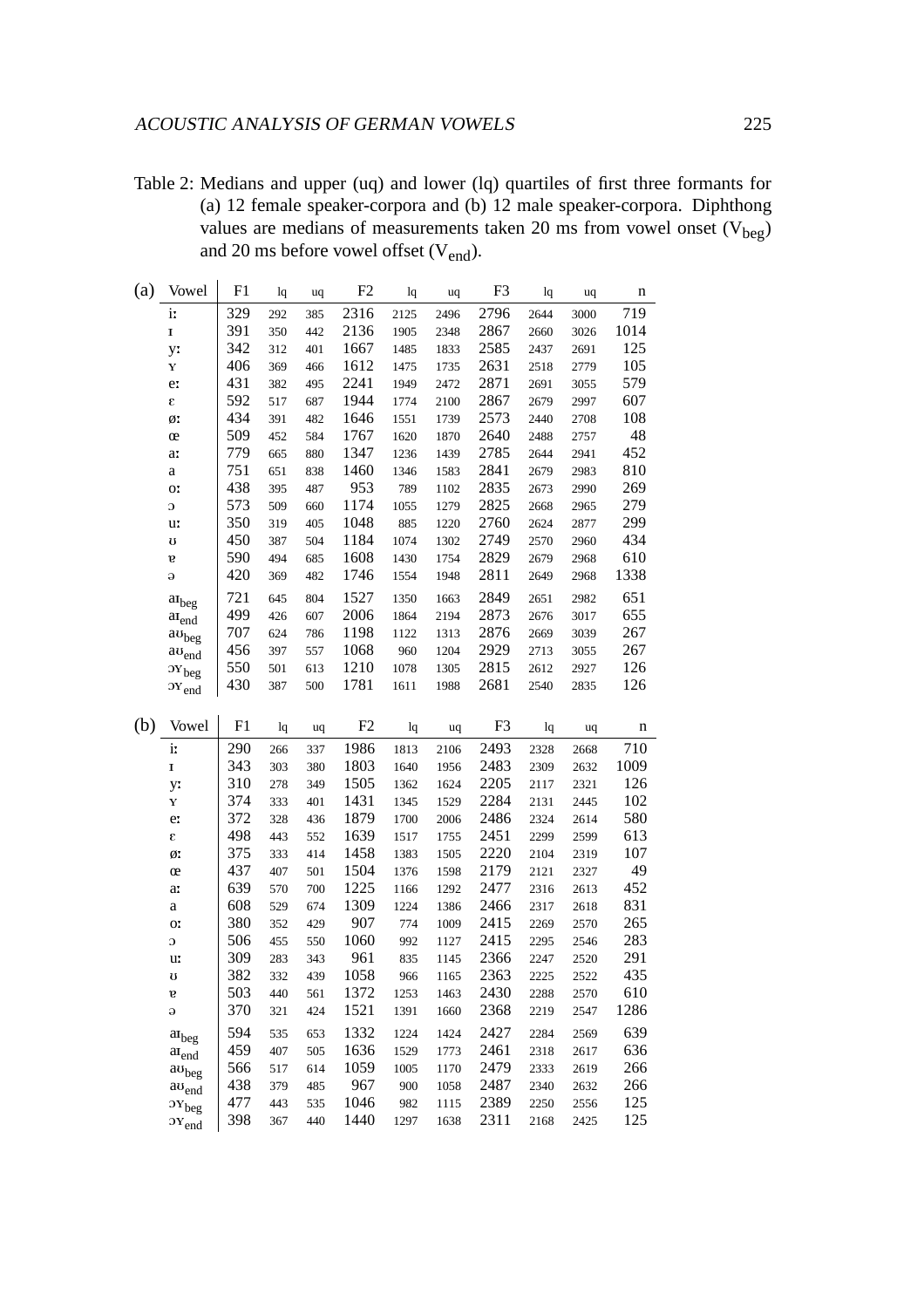

Figure 4: Formant plot of female (solid) and male (outline) median values.

#### **Monophthongs**

The results presented in Table 2 together with plots of F1 and F2 in Figure 4 are in general agreement with the findings of previous studies (Jørgensen 1969; Rausch 1972; Iivonen 1986; Ramers 1988). The short vowel set  $\frac{1}{x}$ ,  $\frac{x}{y}$ ,  $\frac{\varepsilon}{x}$ ,  $\frac{\varepsilon}{x}$ ,  $\frac{\varepsilon}{x}$ ,  $\frac{\varepsilon}{x}$ ,  $\frac{\varepsilon}{x}$ ,  $\frac{\varepsilon}{x}$ ,  $\frac{\varepsilon}{x}$ ,  $\frac{\varepsilon}{x}$ ,  $\frac{\varepsilon}{x}$ are all more central than their long congeners. The F1 values of the high short vowels  $/I/\sqrt{N}$  and  $/U/\sqrt{U}$  are at approximately the same height as the F1 values of long mid vowels /e:/, /ø:/ and /o:/ and the slope of F1 values from / $\frac{1}{\pi}$  through / $\frac{1}{\pi}$  to / $\frac{1}{\pi}$  / parallels that of the F1 slope from /i:/ through /y:/ to /u:/. Only the open vowel pair /a/ and /a:/ are very similar in quality, /a/ being slightly further forward and closer for both male and female speakers. This too matches up with previous findings (Sendlmeier 1982; Ramers 1988; Kohler 1995) which have shown that the chief difference in the phonetic correlates of /a/ and /a:/ is one of duration and not quality, as is the case in other short-long pairs, which was convincingly shown in Sendlmeier 1982's perceptual experiments.

The high F1 of non-open short vowels has led to at least two, in our opinion, erroneous phonological treatments (Lass 1984; Ramers 1988) of the German short quantity vowels in which the similar phonetic height of  $\frac{1}{v}$  and  $\frac{1}{ev}$  or  $\frac{1}{v}$  and  $\frac{1}{ov}$  is translated directly into the relational categories of the same phonological height.

The male and female values for  $\sqrt{a}$  support recent findings reported in Barry (1995) on a smaller corpus, which indicate on average a half-close vowel having an F1 somewhere in the region of /e:/. Measurements of / $\theta$ / from the spontaneous speech of two male speakers also produced F1 values well below 500 Hz (Pätzold and Simp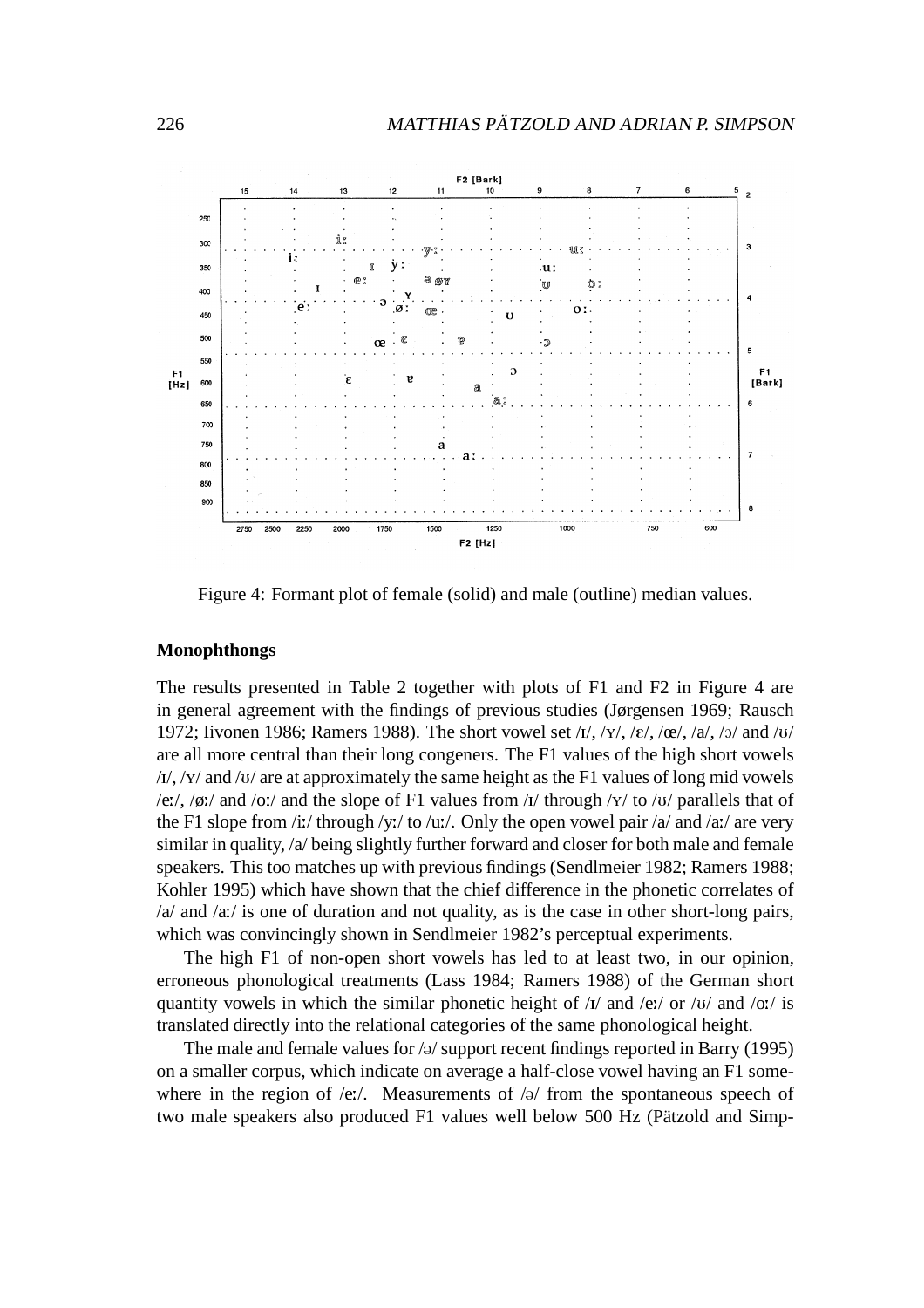son 1995). The necessity of maintaining a functional contrast with  $/e$  would seem to be one possible reason for this relatively close quality. Barry states that the low F1 value he finds for  $\sqrt{a}$  stand in contrast to other German studies, which generally characterize  $\sqrt{a}$  as a more open vowel. However, it is possible to draw other conclusions from the literature. Mid or open of mid characterizations of  $\alpha$  are generally based on essentially impressionistic observations (Delattre 1965; Ulbrich 1972; Meinhold 1989; Kohler 1995). In only one study (Iivonen 1970) based on data from one female speaker reading words in isolation do we find values for F1 of  $/9/$  which are even more open than / $\varepsilon$ :/. Sovijärvi (1965) cited in Iivonen (1970) and Meyer-Eppler (1959) both provide values for male  $\sqrt{2}$  that are below 500 Hz. To summarize, the picture of a mid or mid-open  $\sqrt{a}$  is essentially impressionistic, whereas acoustic measurements of  $\sqrt{a}$ are scant and can just as easily be seen to provide evidence of an acoustic vowel closer than mid.

Another striking difference from previous German studies (Jørgensen 1969; Rausch 1972)<sup>2</sup> is the position of /o:/ in relation to /u:/. As we would have expected /o:/ is more open than /u:/, but it is also acoustically further back for both female and male speakers. In only three (k05be, k69mr, k70mr) of the 24 speaker-corpora does /o:/ have a higher F2 than /u:/. Only in one study<sup>3</sup> (Ramers 1988) have we found formant values for one speaker which parallel our own findings. The acoustically backer quality of /o:/ also matches up with auditory and visual impressions, which are of a vowel which in many environments is close of half-close, has tight lip rounding and is further back than /u:/.

There are at least three possible reasons for the discrepancy between our findings and those of earlier German studies. The first obvious reason is that /o:/ for the speakers in our study is acoustically further back than those of speakers analysed in other studies. The second reason for the difference could reside in the consonantal contexts of /u:/ and /o:/ in the lexical items in both sets of sentences, favouring back realizations of /o:/ and front realizations of /u:/. Of the 23 /o:/ occurrences in the Marburg sentences 7 occur before back dorsal fricatives (4 in *Doris* and 3 in *hoch*) whereas in 25 cases of /u:/ only 2 occur in the similar context of a back dorsal fricative (*Besuch* and *besucht*). However, in the Berlin sentences median values for both female and male speakers also exhibit lower F2 values for  $\frac{\partial u}{\partial x}$  than for  $\frac{\partial u}{\partial y}$ , although similar contextual bias is not apparent. Indeed the balance of consonantal contexts favouring back realizations of /u:/ and /o:/ in the Berlin sentences is the opposite of that found in the Marburg sentences. There are 3 cases of back dorsal fricatives following /u:/ in the Berlin sentences and no analogous postvocalic contexts for /o:/. The third possible reason for differences may reside purely in different ways of establishing formant values. The difficulty of separating and measuring the formants of back rounded vowels from paper spectrograms with any degree of reliability is well-known and the studies cited

<sup>2</sup>The figures presented in Kohler (1995) are taken from Rausch (1972).

<sup>&</sup>lt;sup>3</sup>A similar relationship can be found in one of the Viennese German speakers investigated in Iivonen (1987)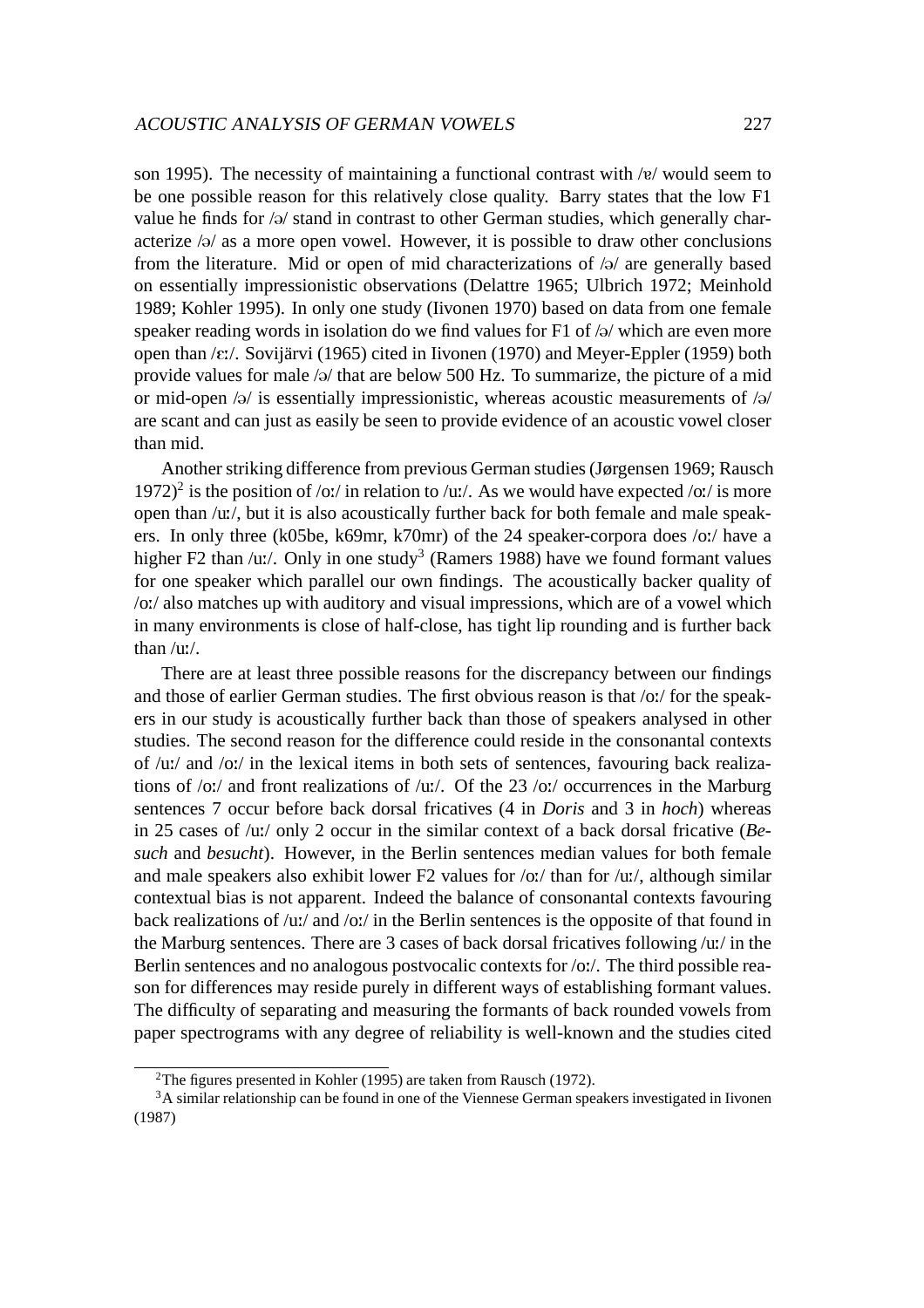above are all based on such measurements. It does not seem unreasonable to assume that an assumption that  $F2$  of /o:/ should be higher than that for /u:/ may indeed have led to a certain bias in measurement.

#### **Diphthongs**

In this section we will be dealing with the 'real' diphthongs  $\langle a \cdot v \rangle$  and  $\langle v \cdot v \rangle$ . As we said above the phonetic diphthongs which are correlates of phonological monophthongs followed by /r/ have been measured and categorized alongside their appropriate monophthong.

Plots of female and male diphthongs are shown in Figure 5. The position of the diphthong symbolization represents the median of values taken 20 ms after the vowel onset, the end of the line the median of values taken 20 ms prior to the vowel offset. A selection of neighbouring monophthongal vowels has also been plotted to show a diphthong's location in relation to the rest of the system.

Although, as we have said (section 3.4), we are not satisfied with the characterization of diphthongs we have chosen, we can see interesting similarities and differences in the male and female speakers. For both sets of speakers the starting point for each of the diphthongs is in approximately the same location. For /aI/ the beginning is front and close of  $/a$ , for  $/au$  the beginning is at approximately the same height as  $/au$  but begins further back, open of  $/2$ . The starting point for  $/2Y$  is at approximately the same place as /ɔ/. One of the most striking differences between the female and male diphthongs is in their end position. Male /ai/ and /au/ end more open than their female counterparts. Female /ai/ ends midway between the location of /e:/ and / $\varepsilon$ /, whereas for male speakers /ai/ ends close to the location of / $\varepsilon$ /. Likewise, while female /au/ ends at the height of  $\overline{\frac{1}{10}}$  and  $\overline{\frac{1}{10}}$ , the male again ends a good deal more open. This pattern continues with  $\sqrt{y}$ , ending front of  $\sqrt{y}$  for female speakers and at approximately the same location as /x/ for male speakers.

#### **Intercorpus comparison**

We would expect different measured vowel systems from the same speaker reading different sets of material. We can get some idea of these differences by examining the female and male speakers who produced both the Berlin and Marburg sentences.

Figure 6 shows formant plots for the four speaker-corpora k62be, k62mr, k61be and k61mr. The most striking difference that we can see is the acoustic space covered by k62mr in comparison to k62be. The larger space produced for the Marburg sentences is brought about by vowels which are on average more peripheral than their counterparts in the Berlin corpus. This same tendency can be seen for k61, though to a lesser extent. Of course, the measured vowel system of any speaker will differ from one set of material to another and will depend on immediate contextual factors such as neighbouring consonants. But in this case we suggest that the differences may be related both to the lexical content as well as the stylistic level of the different sentence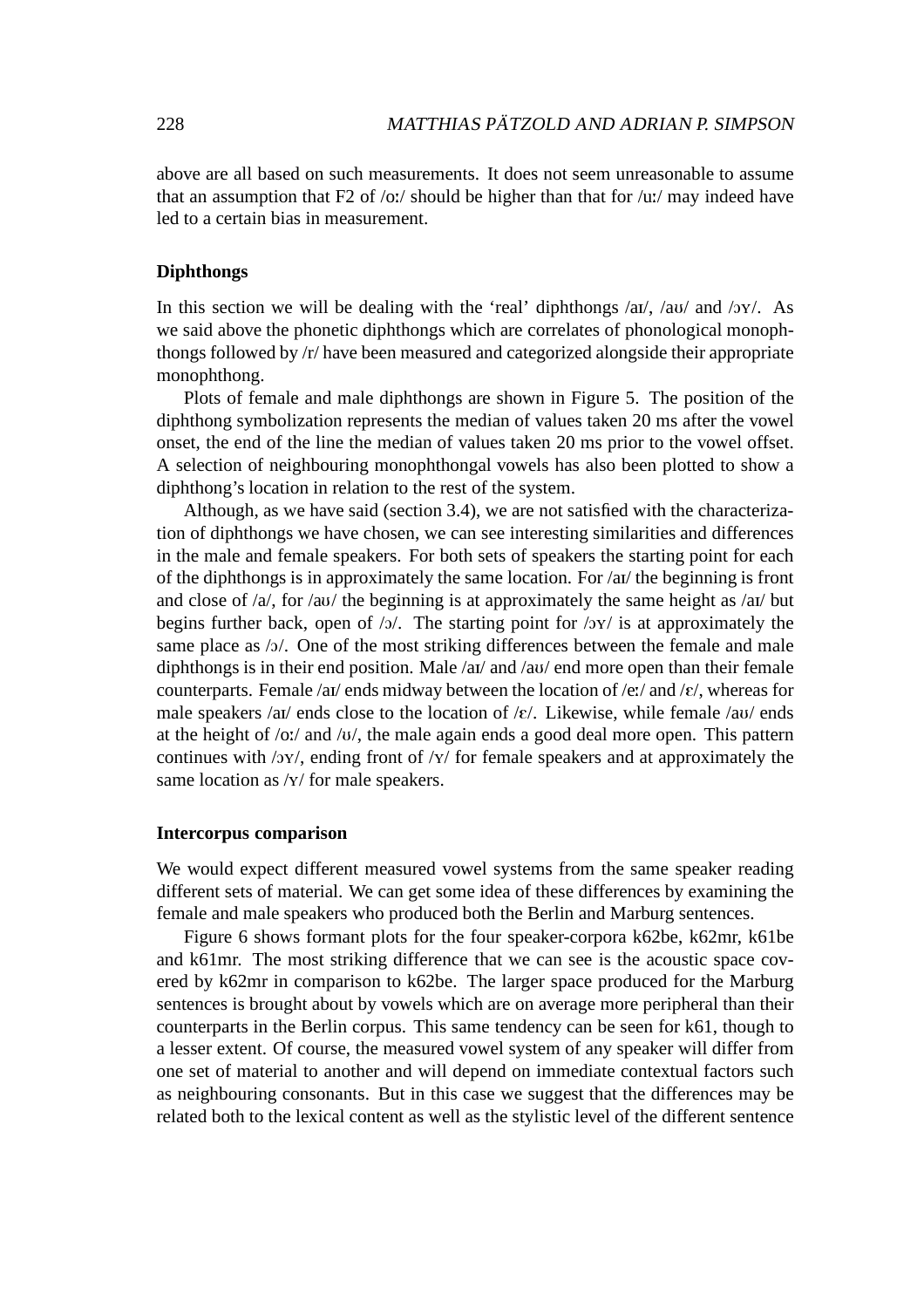

Figure 5: Formant plot of (a) female and (b) male diphthongs. Position of diphthong symbolization marks origin, end of solid line destination. Outline vowels show positions of neighbouring monophthongs.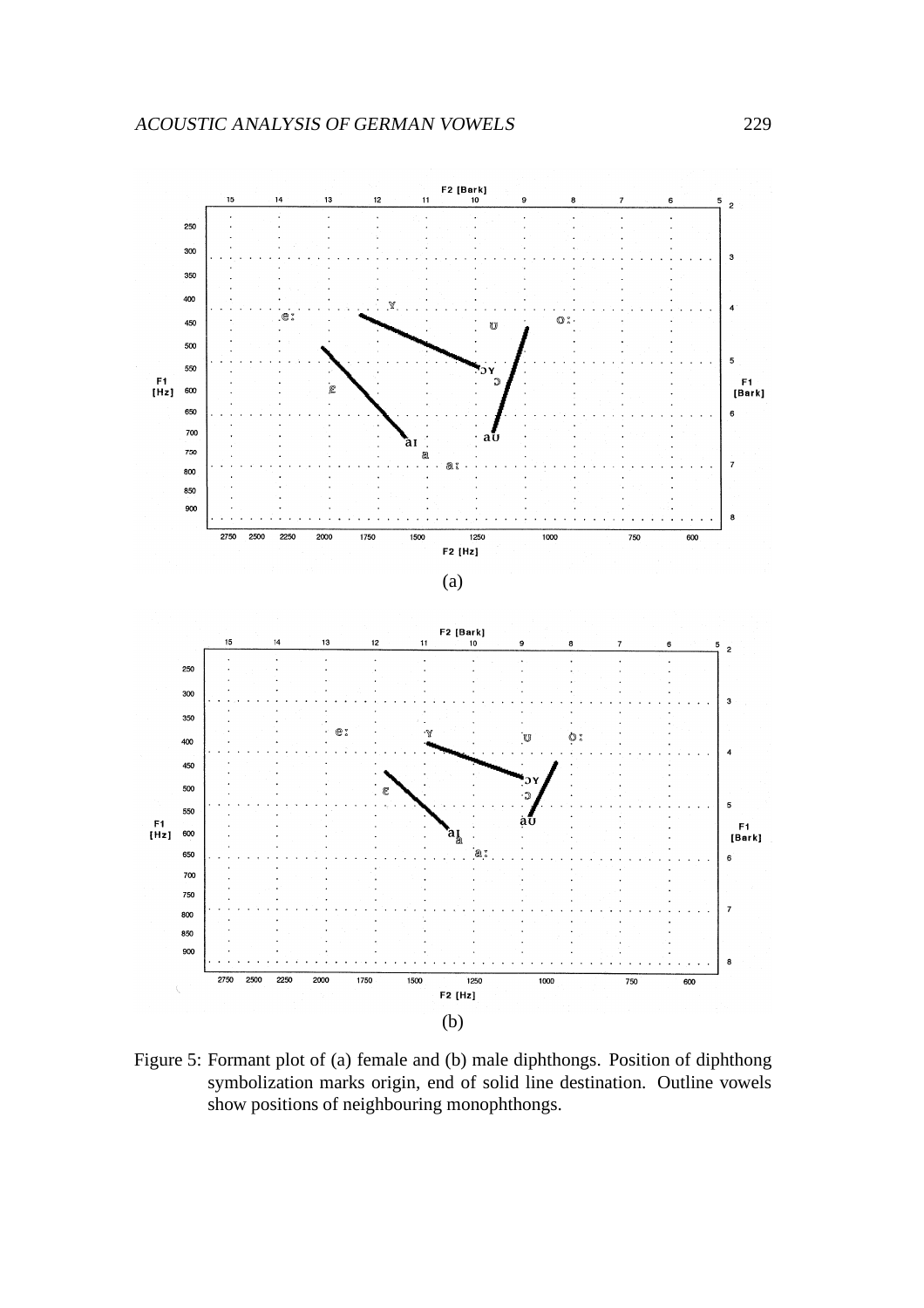sets. In both sets of sentences the average number of words per sentence is approximately the same (Berlin: 5.24, Marburg: 5), however the lexical content and stylistic level of the Marburg sentences is very different from the Berlin set. The Marburg sentences have a lower proportion of function words (28%) than the Berlin sentences (42%). The stylistic form of several Marburg sentences is also, contrary to Kohler's (1992) claim, far from colloquial, exhibiting a combination of uncommon syntax and slightly archaic lexical content, e.g. *Lärmt nicht, Jung's, Vater schreibt!*. Any or all of these factors may be giving rise to both speakers adopting different reading styles, the phonetic correlates of which are in part to be found in more or less peripheral vowel qualities.

#### **Acoustic space size and shape**

In this section we would like to give some idea of the considerable interspeaker variation in the dimensions of the individual vowel systems. These differences manifest themselves both in the area of the acoustic space taken up by a vowel system as well as in its geometric shape. One simple, but effective, way of characterizing the acoustic size of a vowel system is to calculate the area of the polygon formed by lines drawn between the peripheral vowels /i:/, /e:/, a:/, /o:/ and /u:/ plotted on a Bark-scaled F1/F2 plane. We can take this as an indication, among other things, of the degree of dispersion of vowels within a particular system. Figure 7 plots male and female speakers as a function of their acoustic space size. As we can see, although there is certain overlap between the largest male and smallest female systems, the female speakers have on average larger spaces than male speakers. This finding is in agreement with other studies (Fant 1975; Diehl et al. 1996) which report a non-uniform relationship between the vowel categories of male and female subjects across languages, female speakers exhibiting greater acoustic distances between vowel categories than male speakers.

Besides the intergender differences we can also see in Figure 7 that there is also considerable intragender variation. These extremes are illustrated well if we compare the male and female extremes. Figure 8 shows the peripheral plots of the smallest (circle) and largest (square) female (solid) and male (dashed) systems.

The differences between the female and male extremes illustrate the ways in which vowel systems can differ. So, while the male extremes differ mainly in one dimension, i.e. F1, the difference between the largest and smallest female systems is distributed evenly along both the F1 and F2 dimensions, one system enclosing the other.

The largest female system, k68mr, can be treated in part at least, as a product of hypercorrect articulation which was noted by segmenters at the time this particular speaker-corpus was annotated. However, auditory inspection of both k63be and k01be does not give the impression that the speakers differ with respect to the way they are carrying out the reading activity.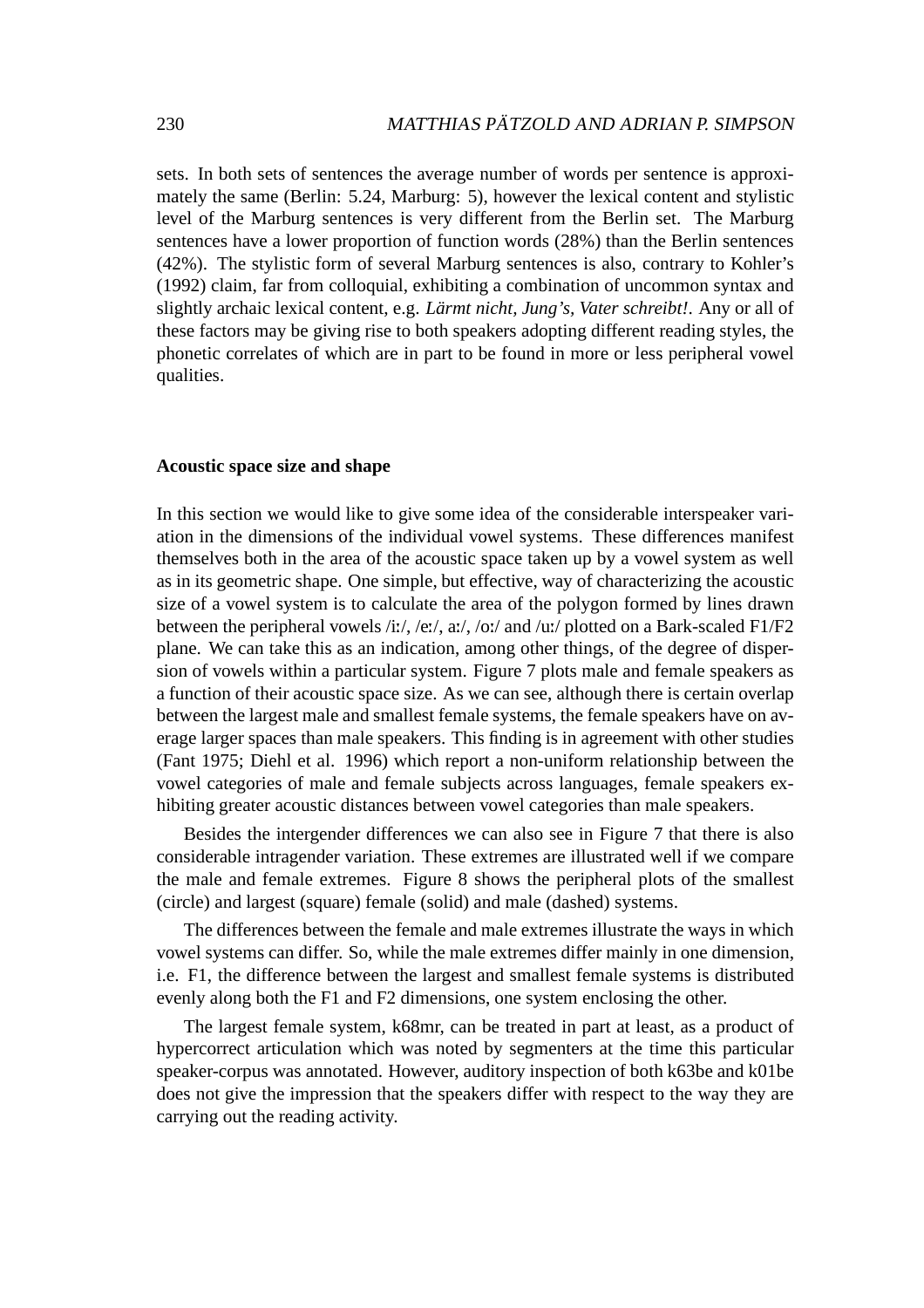

Figure 6: Formant plots comparing individual speaker-corpora: (a) k61mr (solid) k61be (outline) and (b) k62mr (solid) k62be (outline).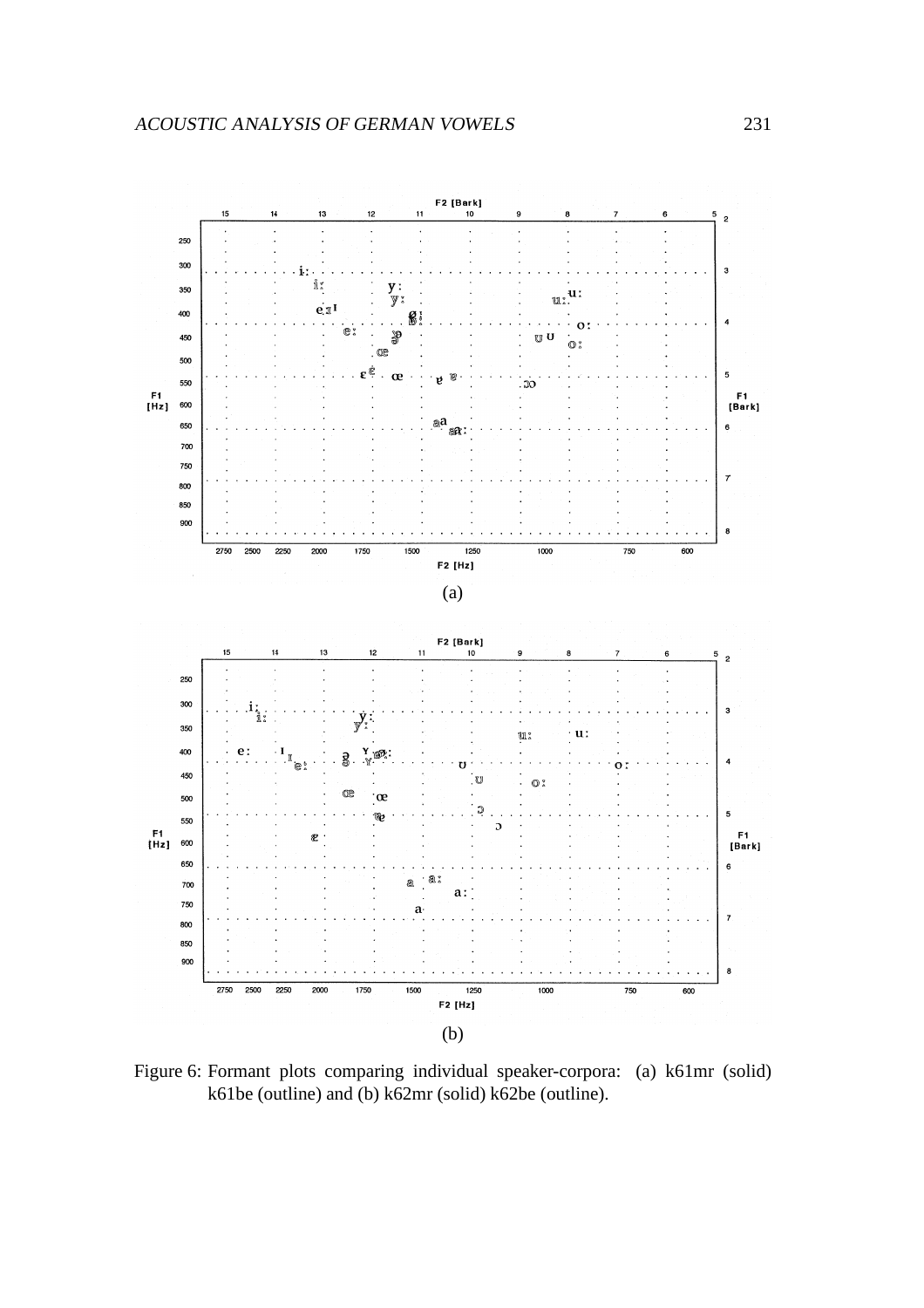

Figure 7: Vowel space areas for individual speaker-corpora in ascending order of size. Male spaces are on the left, female on the right.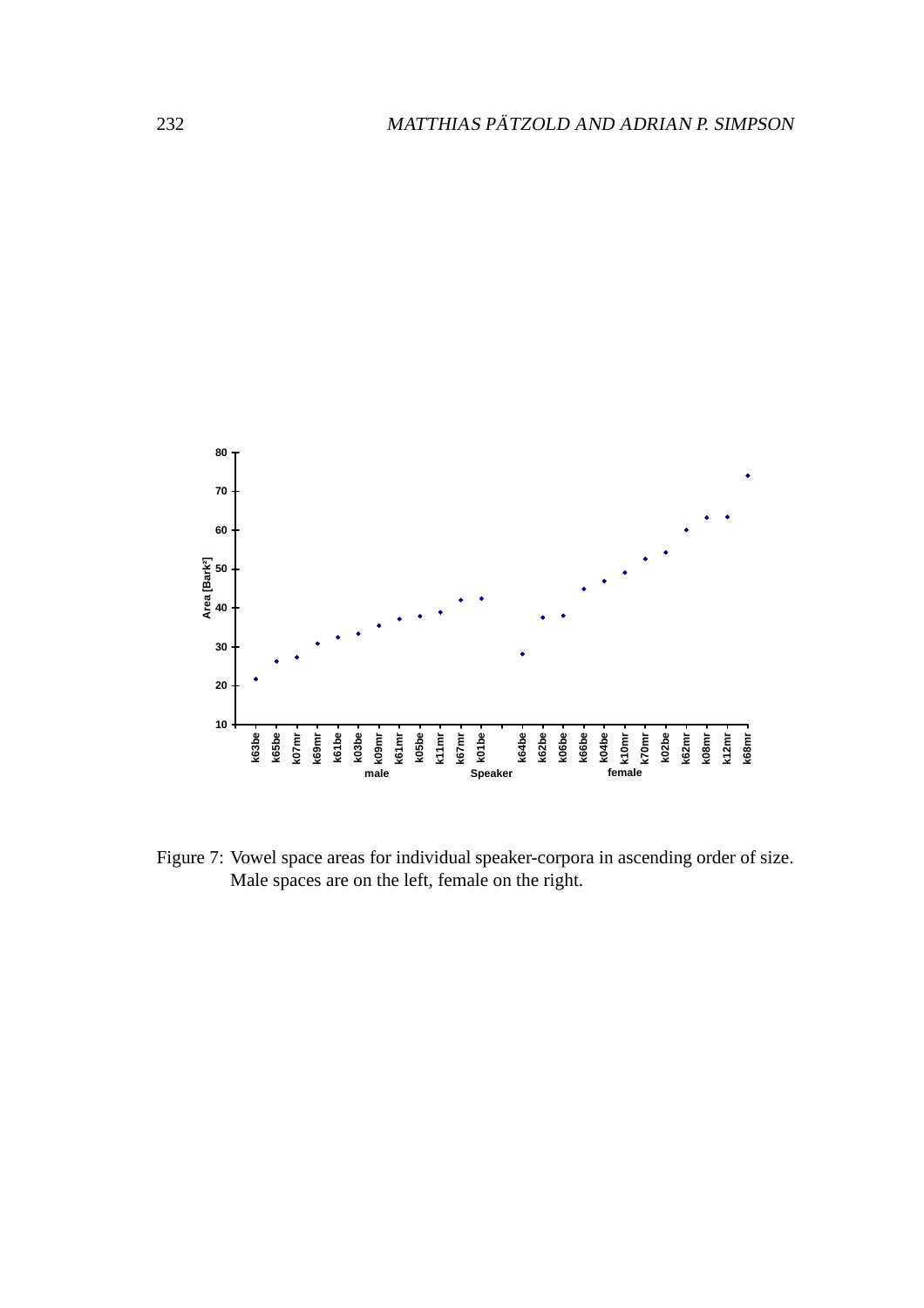

Figure 8: Schematic female (solid line) and male (dashed line) vowel space extremes. Smallest spaces are marked with circles, largest with squares.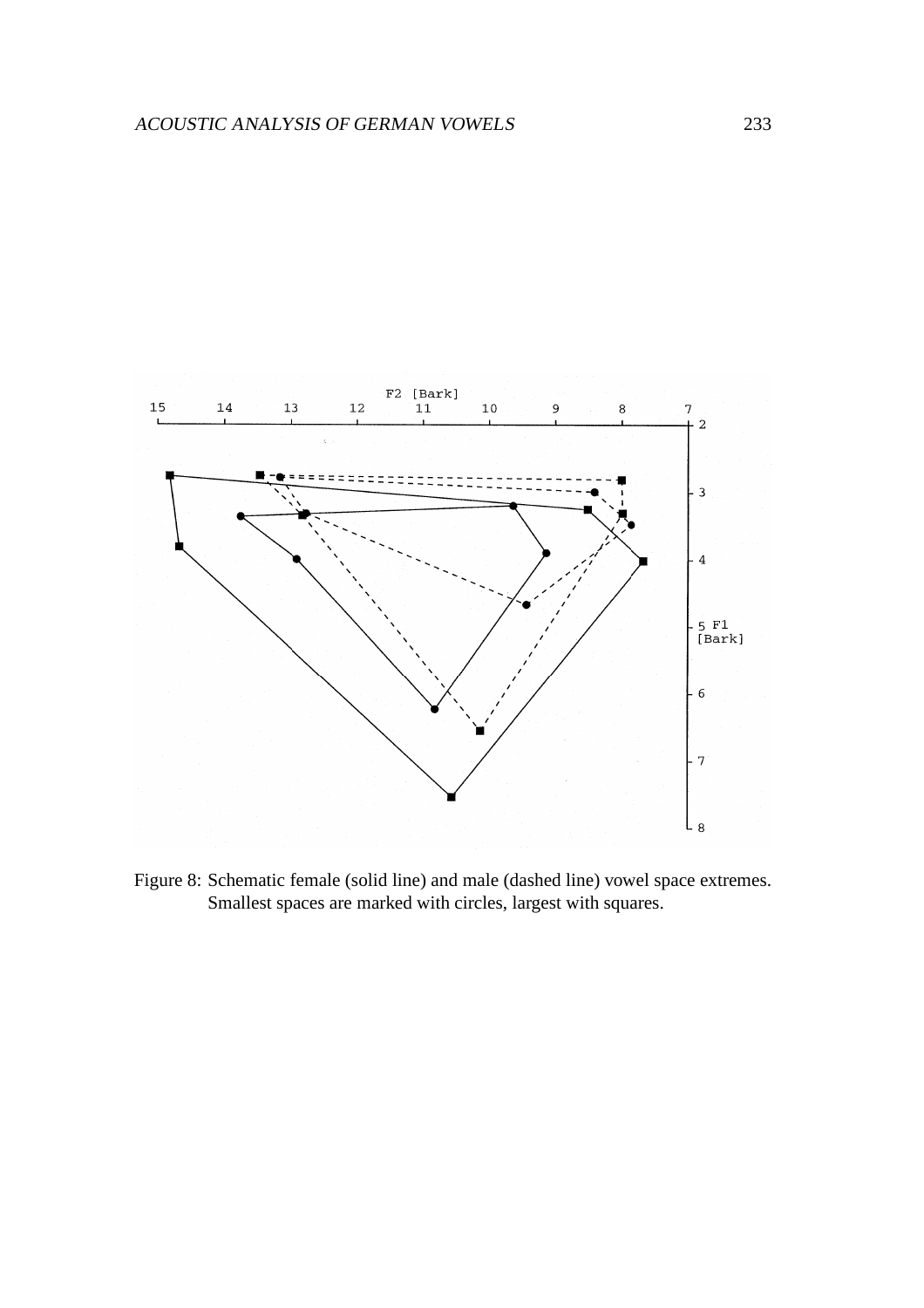#### **4.2 Normalized values**

In this section we present our own attempt at comparing the vowel systems of speakers in relative terms. Of course, we have been making relative statements when talking about the absolute values. However, statements about systemic relationships are hindered by speaker-specific aspects. Numerous normalization algorithms have been proposed which, among other things, attempt to filter out these speaker-specific aspects. A summary of some of these algorithms and an assessment of their degree of success is presented in Disner (1980). Normalization algorithms are of generally two types which we can call external and internal. External normalizations (Fant 1967; Fant 1975; Bladon et al. 1983; Henton 1995) involve the attempt to find one or more constants which map one absolute system onto another, whereas internal normalizations such as Nearey (1978) carry out a system-dependent, immanent normalization. We consider system-dependent normalization to be the most appropriate both from a descriptive as well as a perceptual point of view.

The normalization we propose relativizes a vowel system by creating a reference grid bounded by the maximum and minimum F1 and F2 medians for each system. In most cases this means that  $\frac{1}{i}$  provides the minimum F1 and maximum F2 values,  $\frac{1}{i}$ the minimum F2 and  $\alpha$ :/ the maximum F1 value. The coordinates of the individual vowels are then determined by calculating their position relative to the anchor points defined by these formant maxima and minima:

$$
F_{ij_{rel}} = \frac{(\tilde{F}_{ij} - \tilde{F}_{i_{min}})}{(\tilde{F}_{i_{max}} - \tilde{F}_{i_{min}})}, \ \ i = 1, 2 \ j \in \{\text{i}, \text{i}, \text{y}, \text{y}, \text{e}, \text{g}, \text{g}, \text{a}, \text{a}, \text{a}, \text{b}, \text{b}, \text{a}, \text{b}, \text{e}\}
$$

The relative values have been calculated using Bark-transformed median formant frequencies of each vowel (Zwicker and Fastl 1990).

We can compare our relativization with the normalization proposed in Nearey (1978) which calculates the average of the log-transformed frequency of the first and second formant. The log-transformed formant frequencies of each vowel are then corrected with this system average.

Figure 9 shows a comparison of our relativization (9a) with Nearey's normalization ( 9b).

As we can see both our own and Nearey's normalizations show astonishing similarity in the relative systems of the averaged female (solid) and male (outline) speakers. This means that not only are the topological relationships among the various vowels the same, which is apparent when looking at absolute vowel plots, but also the magnitude of the intrasystemic distances for the female and male groups are also almost identical. We would argue that the similarity of the female and male relative systems has only come about as a result of the large sample we are working with. Indeed, the similarity across the male and female groups is not even paralleled when we calculate separate relative systems for the female and male speakers who produced both sets of sentences. The relative plots of k62mr and k62be shown in Figure 10 illustrate this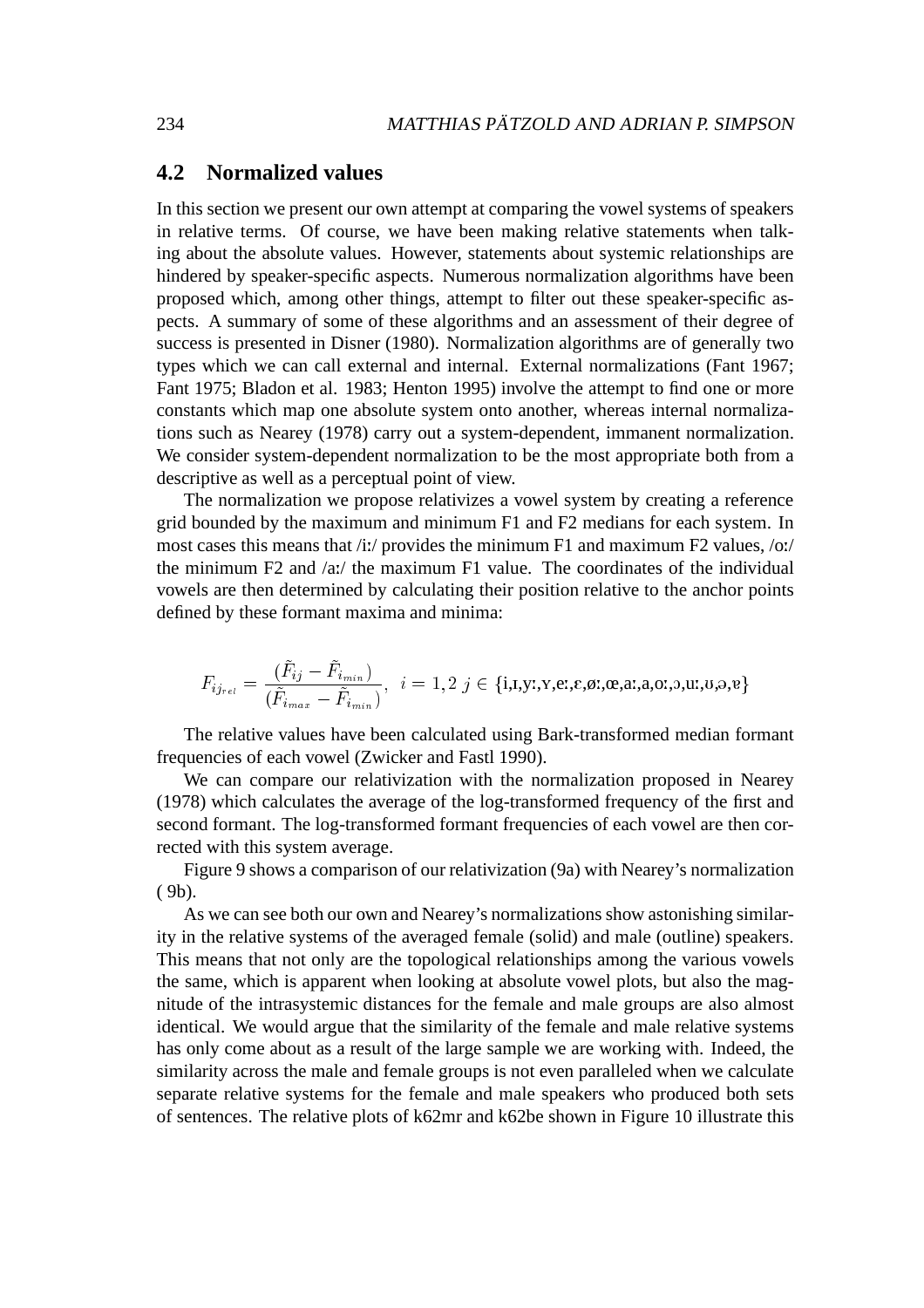

(b)

Figure 9: Normalized formant plots of female (solid) and male (outline) vowel systems: (a) relative plot of median Bark values; (b) Nearey normalization using log-transformed Hertz means.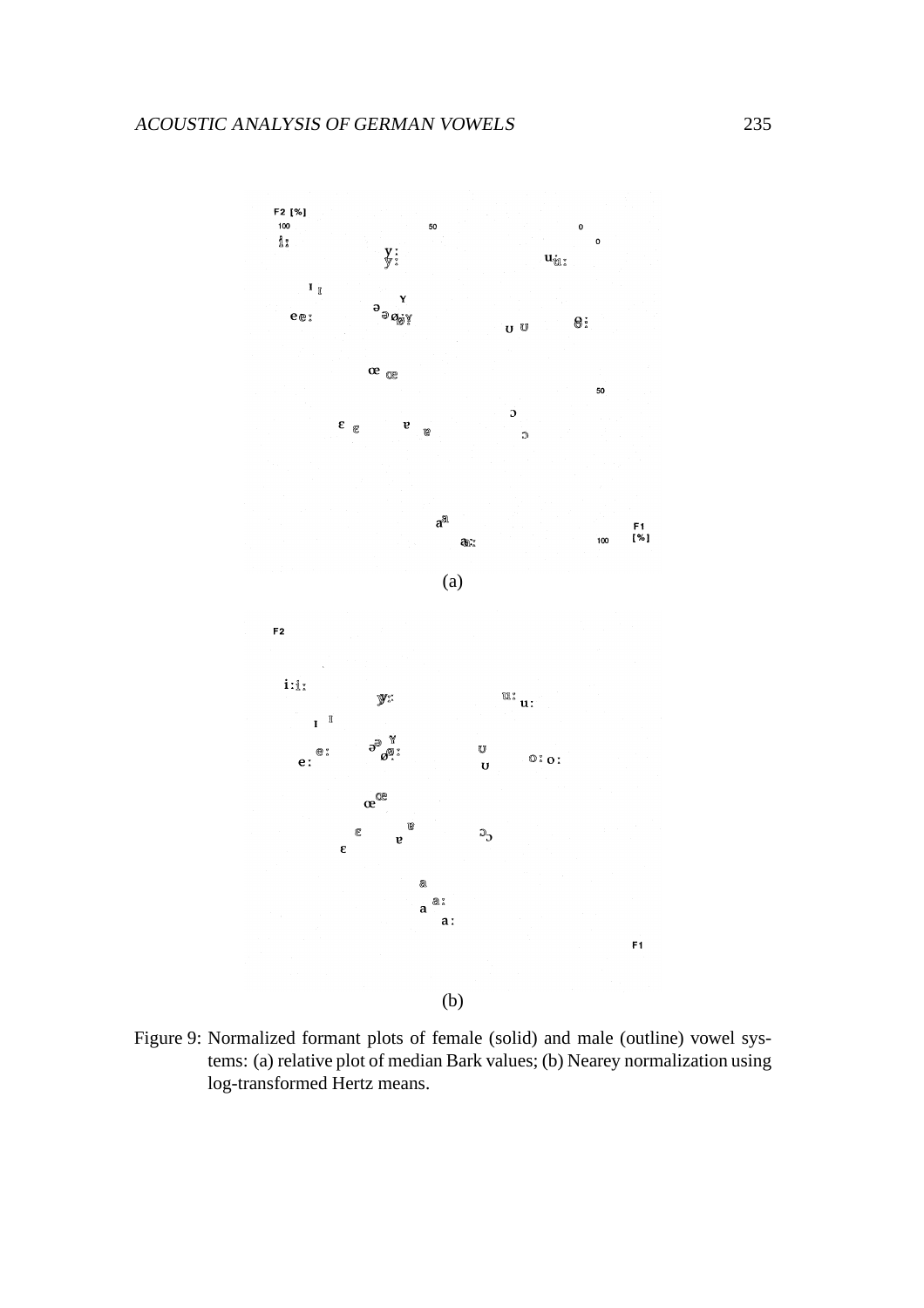

Figure 10: Relative formant plots of the individual speaker-corpora k62mr (solid) and k62be (outline).

well. There are differences in the relative positions of vowels such as  $/e$ :/ and /u/ which are far greater than anything found in a comparison of the female and male systems.

What we have also done is to calculate separate relative systems for each individual speaker-corpus and an average over these relative systems. This stands in contrast to the calculation above which computed relative female and male systems on the basis of averages for each vowel for each group of speakers. Figure 11 shows the relative female (a) and male (b) systems computed from averaging over relative systems of individual speaker-corpora (outline) compared with the relative systems computed from averages of each vowel for each group (solid). Despite the different methods used to arrive at the different relative male and female systems, we can see scarcely any differences. This would seem to be further support for our claim that the intersystemic similarity has been arrived at in part as a result of the large sample we are working with, but it would also seem to indicate that the male and female samples are representative of the same population.

In comparison with the two internal normalizations we have shown it is worth considering the application of external normalizations, such as Fant (1975) and Henton  $(1995)$  to our data. As we would expect from Fant's own findings the mapping from the male to the female system is non-uniform, involving the calculation of a different factor for each formant for each vowel. This procedure might seem to be inevitable if the only similarity between two systems is of topological equivalence. Bladon et al. (1983) and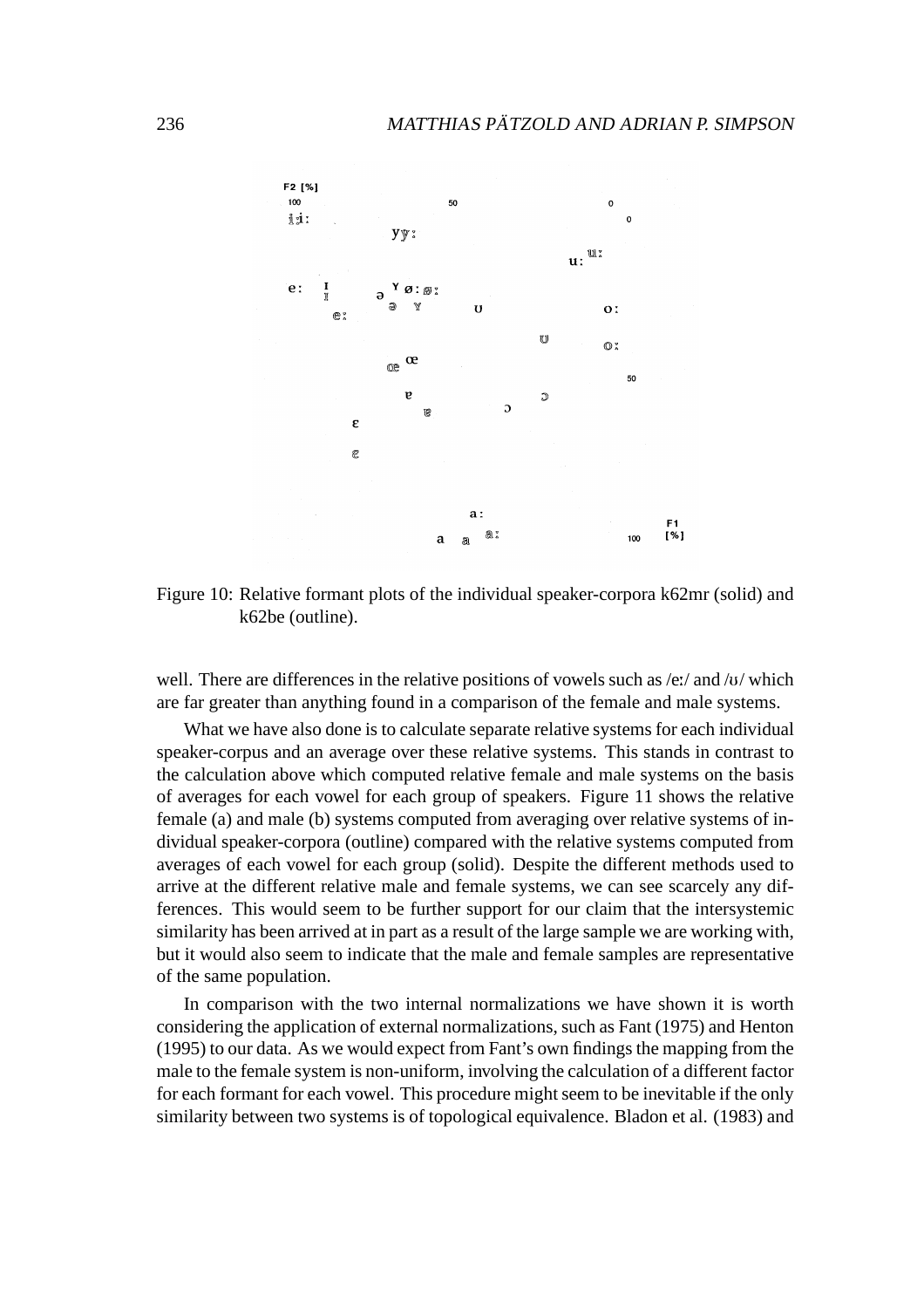

Figure 11: Relative formant plots for (a) female and (b) male calculated by averaging over individual relative systems (outline) and averaging over each vowel for each group (solid).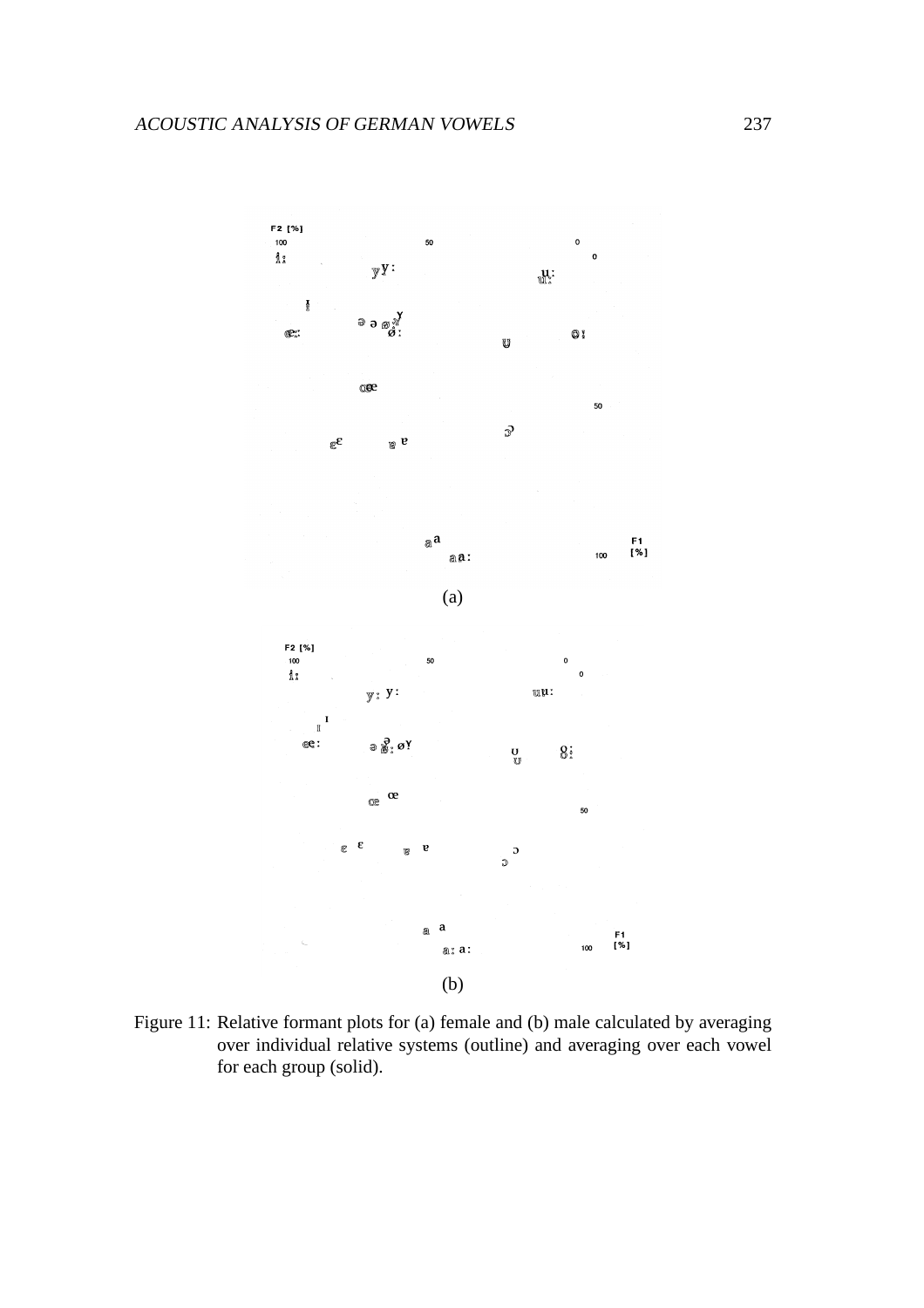Henton (1995) propose a mapping of male onto female values by adding one Bark to the male values, which is then used to provide evidence for phonetic differences between male and female speakers if the data fails to exhibit such a mapping. A cursory glance at Figure 4 shows that a one Bark mapping inadequately characterizes the relationship between the absolute values. The female vowels are more greatly dispersed in real terms than their male congeners. It is not clear whether this nonlinear relationship is due to sociolinguistic factors (Henton 1995) or differences in F0 (Diehl et al. 1996) or whether anatomical differences are indeed involved which present vocal tract models fail to take into account.

# **5 Discussion**

The results of our survey reflect to a great extent the findings of earlier studies of German. However, the approach adopted to arrive at these results is very different. The data base is large (2400 sentences read by 22 speakers) in comparison with earlier studies and comprises exclusively read sentences. In contrast to Rausch (1972) and Jørgensen (1969) the majority of the speakers (except k61 and k62 who are both phoneticians) are phonetically naïve. The measurement of vowels was arrived at in a semi-automatic fashion, the manual work involving the initial labelling of the data base.

The most interesting finding to come out of this study is that the female and male groups represented by the respective speakers in the corpus exhibit no significant differences in terms of their relative vowel systems. What conclusions can we draw from this finding?

Perceptual experiments using synthetic stimuli, such as Ladefoged and Broadbent (1957), have shown that the same stimulus is perceived as different vowel categories depending on previously heard stimuli. These findings show that absolute values alone cannot be responsible for vowel perception. The relativization of the measurements we have made on real data, show that despite considerable absolute differences in formant values between male and female speakers, the relationships among vowels remain the same. We can only interpret the similarity in the relative systems as evidence that intrasystemic relationships play a significant rôle in vowel perception. In our opinion it is not only the topological relationships ('more open than', 'further back than'), but also the location of the terms in the relative system that are drawn upon in perception. We do not consider the locations themselves to be necessary for the perception of a vowel category, but the location might well be used to arrive at a particular vowel quality within a given vowel category, e.g. a more or less peripheral variant of /e:/, which in turn might be an indicator of a different articulatory style.

We consider we have only arrived at this result on the basis of the large data base we have used. This in turn casts doubt on the validity of acoustic statements made about a variety of a language on the basis of smaller samples. As we saw in Figure 10 the relative systems of the same speaker (k62) producing different sets of sentences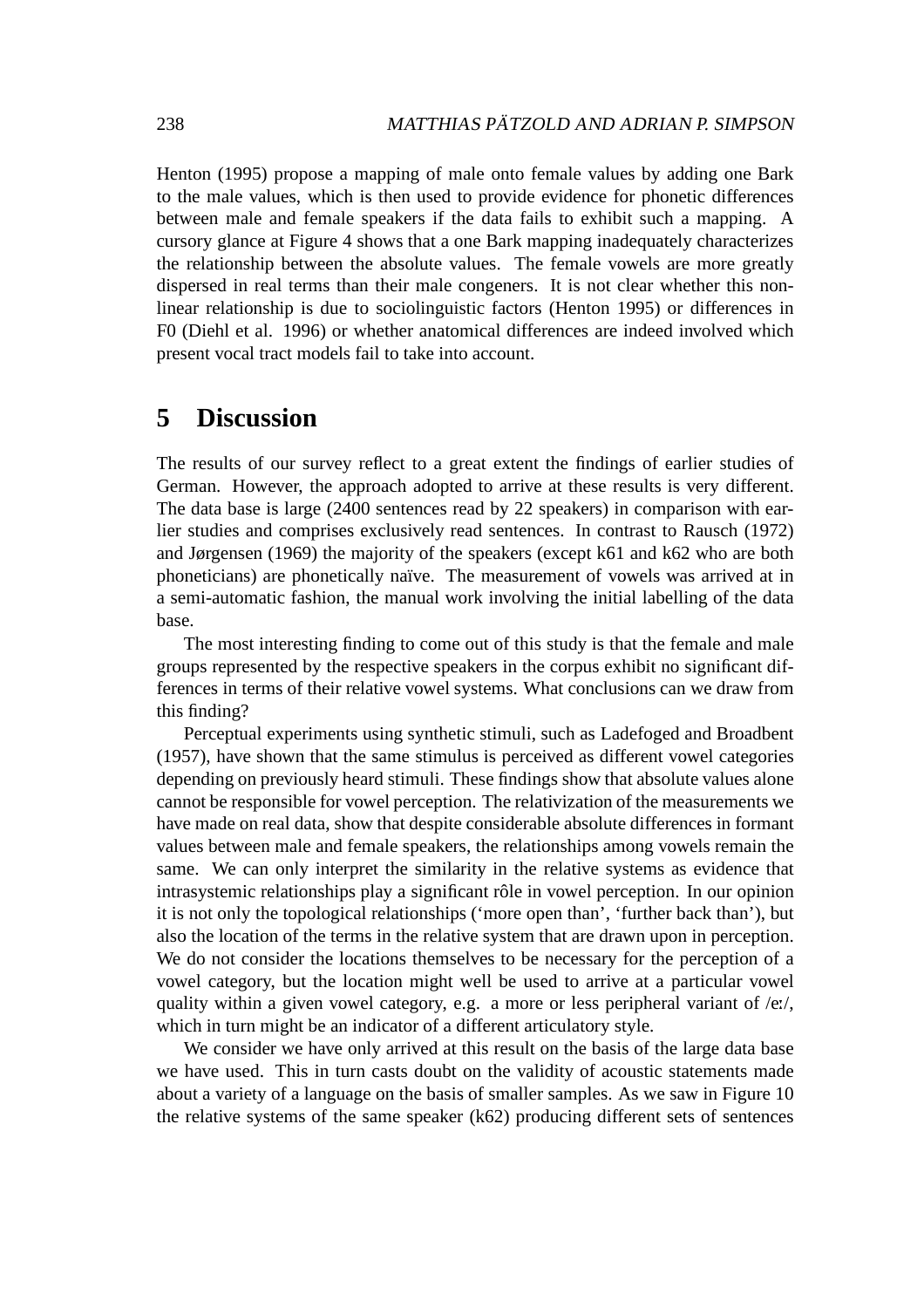exhibited greater differences across the same category than the male group did from the female group. This is important when we consider the types of comparison we find in analyses such as Bladon et al. (1983) in which data collected from *one* female are compared with data averaged over five male speakers.

We suggest that the relationships we have observed represent the gender-independent systemic locations, which of course include the topological relations, for the vowels of Standard German<sup>4</sup>. This is a strong claim to make, but we are at pains to find alternative interpretations of our results. At the outset of such an analysis we are only in a position to make a priori judgements of the speakers' accents as being Standard German or not. However, the striking similarity of the female and male relative systems provides us with post hoc support for claiming that the speakers are representative of a particular variety of German, which we are calling Standard German for the want of a better descriptive label.

# **References**

Anderson, A., M. Bader, E. Bard, E. Boyle, G. Doherty, S. Garrod, S. Isard, J. Kowtko, J. McAllister, J. Miller, C. Sotillo, H. Thompson, and R. Weinert (1991). The HCRC map task corpus. *Language and Speech 34*, 351–366.

Barry, W. J. (1995). Schwa vs. schwa + /r/ in German. *Phonetica 52*, 228–235.

Barry, W. J. and A. J. Fourcin (1992). Levels of labelling. *Computer Speech and Language 6*, 1–14.

Bladon, R., G. Henton, and J. Pickering (1983). Towards an auditory theory of speaker normalization. *Language and Communication 4*, 59–69.

Catford, J. (1977). *Fundamental Problems in Phonetics*. Edinburgh: Edinburgh University Press.

Delattre, P. (1965). *Comparing the phonetic features of English, German, Spanish and French*. Heidelberg: Julius Groos Verlag.

Diehl, R. L., B. Lindblom, K. A. Hoemeke, and R. P. Fahey (1996). On explaining certain male-female differences in the phonetic realization of vowel categories. *Journal of Phonetics 24*, 187–208.

Disner, S. F. (1980). Evaluation of vowel normalization procedures. *Journal of the Acoustical Society of America 67*, 253–261.

Fant, G. (1960). *Acoustic Theory of Speech Production*. The Hague: Mouton.

<sup>4</sup>Of course, these relationships are dimensionless. But they can just as easily be translated back into absolute values by establishing maxima and minima for the first two formants.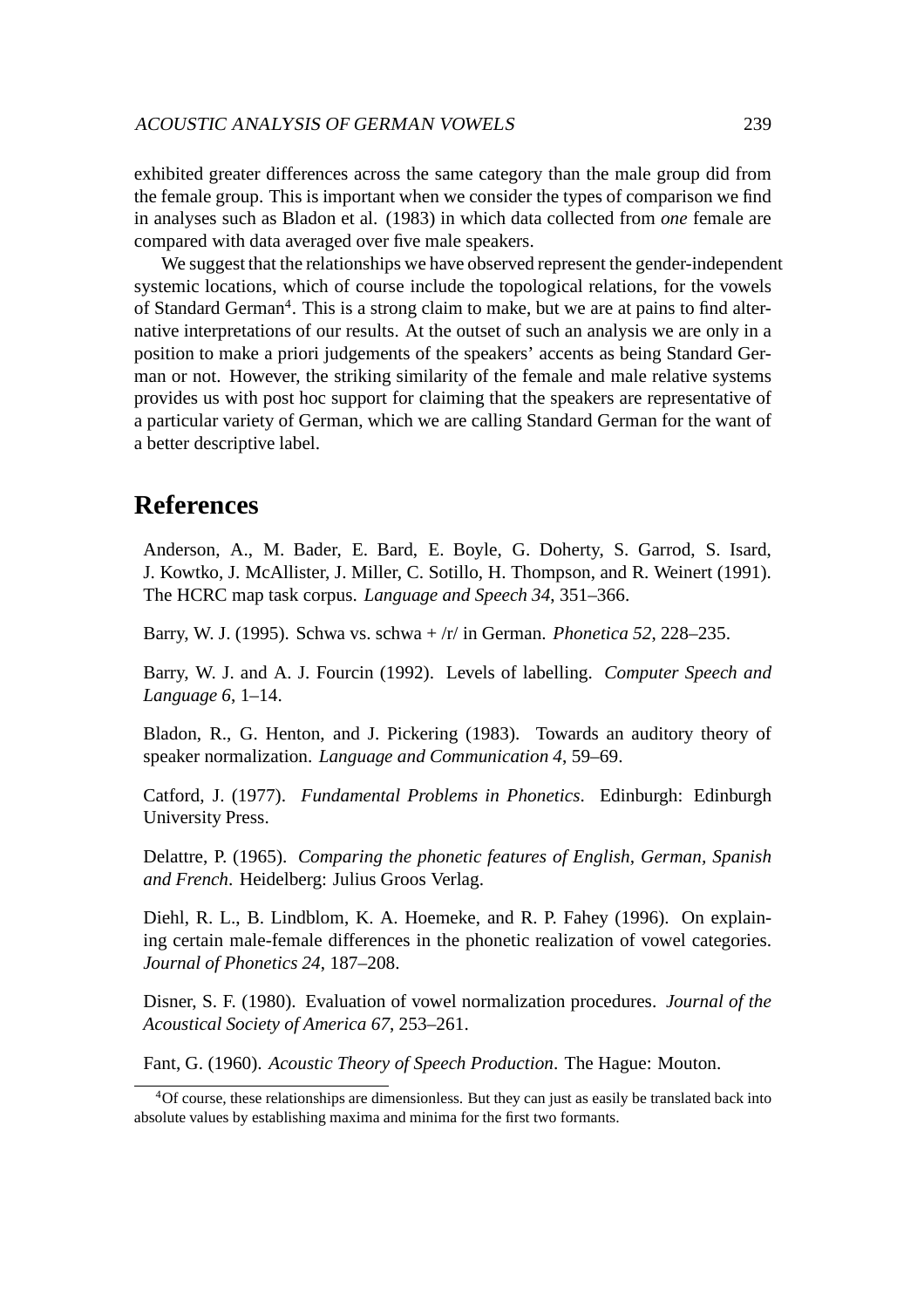Fant, G. (1967). A note on vocal tract size factors and non-uniform F-pattern scalings. *STL-QPSR 4*, 22–30.

Fant, G. (1975). Non-uniform vowel normalization. *STL-QPSR 2–3*, 1–19.

Fischer-Jørgensen, E. (1954). Acoustic analysis of stop consonants. *Miscellanea Phonetica 2*, 42–59.

Heid, S., M.-B. Wesenick, and C. Draxler (1995). Phonetic analysis of vowel segments in the PhonDat data base of spoken German. In *Proc. XIIIth ICPhS*, Volume 4, Stockholm, pp. 416–419.

Henton, G. (1995). Cross-language variation in the vowels of female and male speakers. In *Proc. XIIIth ICPhS*, Volume 4, Stockholm, pp. 420–423.

Hertz, S. (1991). Streams, phones and transitions: toward a new phonological and phonetic model of formant timing. *Journal of Phonetics 19*, 91–109.

Iivonen, A. (1970). *Experimente zur Erklarung der spektralen Variation ¨ deutscher Phonemrealisationen. Commentationes Humanarum Litterarum*, Volume 45. Helsinki: Societas Scientiarum Fennica.

Iivonen, A. (1986). A set of German stressed monophthongs analyzed by RTA, FFT, and LPC. In R. Channon and L. Shockey (Eds.), *In Honour of Ilse Lehiste*. Dordrecht: Foris.

Iivonen, A. (1987). Monophthonge des gehobenen Wienerdeutsch. *Folia Linguistica 21*, 293–336.

IPDS (1994). *The Kiel Corpus of Read Speech*, Volume 1, CD-ROM#1. Kiel: Institut für Phonetik und digitale Sprachverarbeitung.

Jørgensen, H. (1969). Die gespannten und ungespannten Vokale in der norddeutschen Hochsprache mit einer spezifischen Untersuchung der Struktur ihrer Formantfrequenzen. *Phonetica 19*, 217–245.

Klatt, D. H. (1976). Linguistic uses of segmental duration in English: acoustic and perceptual evidence. *Journal of the Acoustical Society of America 59*, 1208–1221.

Kohler, K. J. (1992). Erstellen eines Textkorpus für eine phonetische Datenbank des Deutschen. In K. J. Kohler (Ed.), *Phonetisch-akustische Datenbasis des Hochdeutschen: Kieler Arbeiten zu den PHONDAT-Projekten 1989–1992*, AIPUK 26, pp. 11–39.

Kohler, K. J. (1994). *Lexika of the Kiel PHONDAT Corpus Vol. I & II.* AIPUK 27 & 28.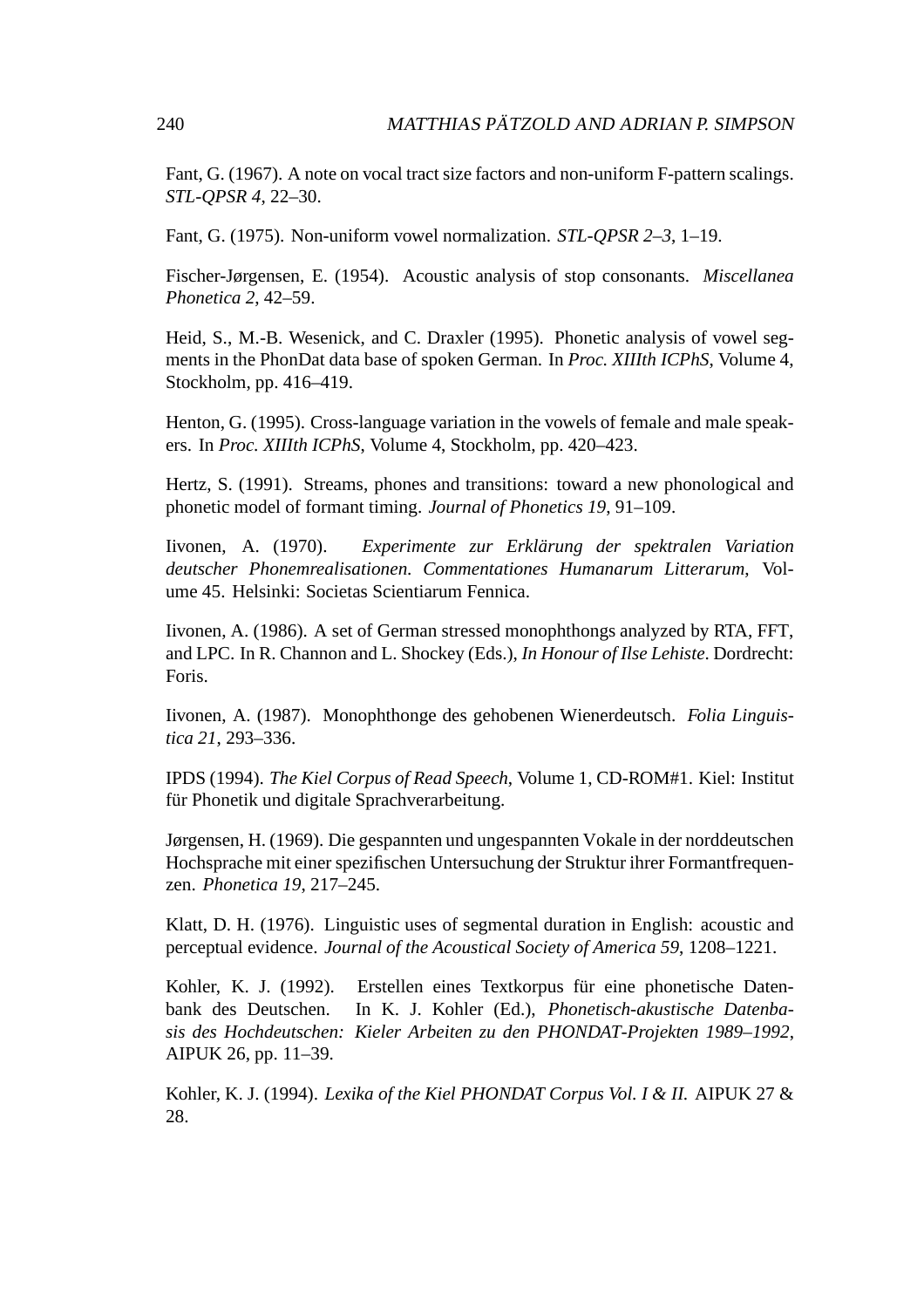Kohler, K. J. (1995). *Einführung in die Phonetik des Deutschen* (2 ed.). Berlin: Erich Schmidt.

Kohler, K. J., M. Pätzold, and A. P. Simpson (1995). *From scenario to segment: the controlled elicitation, transcription, segmentation and labelling of spontaneous speech*. AIPUK 29.

Ladefoged, P. and D. Broadbent (1957). Information conveyed by vowels. *Journal of the Acoustical Society of America 39*, 65–88.

Lass, R. (1984). *Phonology. An Introduction to Basic Concepts*. Cambridge: Cambridge University Press.

Maurer, D., N. Cook, T. Landis, and C. D'Heureuse (1992). Are measured differences between the formants of men, women and children due to F<sub>0</sub> differences? *Journal of the International Phonetic Association 21*, 66–79.

Meinhold, G. (1989). Das problematische [v]. In Slembek (Ed.), *Von Lauten und Leuten. Festschrift für Peter Martens zum 70. Geburtstag (Sprache und Sprechen 21,* pp. 119–125. Frankfurt am Main: Scriptor Verlag.

Meyer-Eppler, W. (1959). Zur Spektralstruktur der /r/-Allophone des Deutschen. *Akustica 9*, 246–250.

Nearey, T. M. (1978). *Phonetic feature systems for vowels*. Bloomington: Indiana University Linguistics Club.

Pätzold, M. and A. P. Simpson (1995). An acoustic analysis of hesitation particles in German. In *Proc. XIIIth ICPhS*, Volume 3, Stockholm, pp. 512–515.

Peterson, G. and I. Lehiste (1960). Duration of syllable nuclei in English. *Journal of the Acoustical Society of America 32*, 693–703.

Ramers, K. H. (1988). *Vokalquantität und -qualität im Deutschen*. Linguistische Arbeiten 213. Tübingen: Niemeyer.

Raphael, L., M. Dorman, and A. Liberman (1980). On defining the vowel duration that cues voicing in final position. *Language and Speech 23*, 297–307.

Rausch, A. (1972). Untersuchungen zur Vokalartikulation im Deutschen. In H. Kelz and A. Rausch (Eds.), *Beitrage zur Phonetik. IPK-Forschungsberichte ¨* , Volume 30.

Schäfer-Vincent, K. (1982). Significant points: Pitch period detection as a problem of segmentation. *Phonetica 39*, 241–253.

Schäfer-Vincent, K. (1983). Pitch period detection and chaining: Method and evaluation. *Phonetica 40*, 177–202.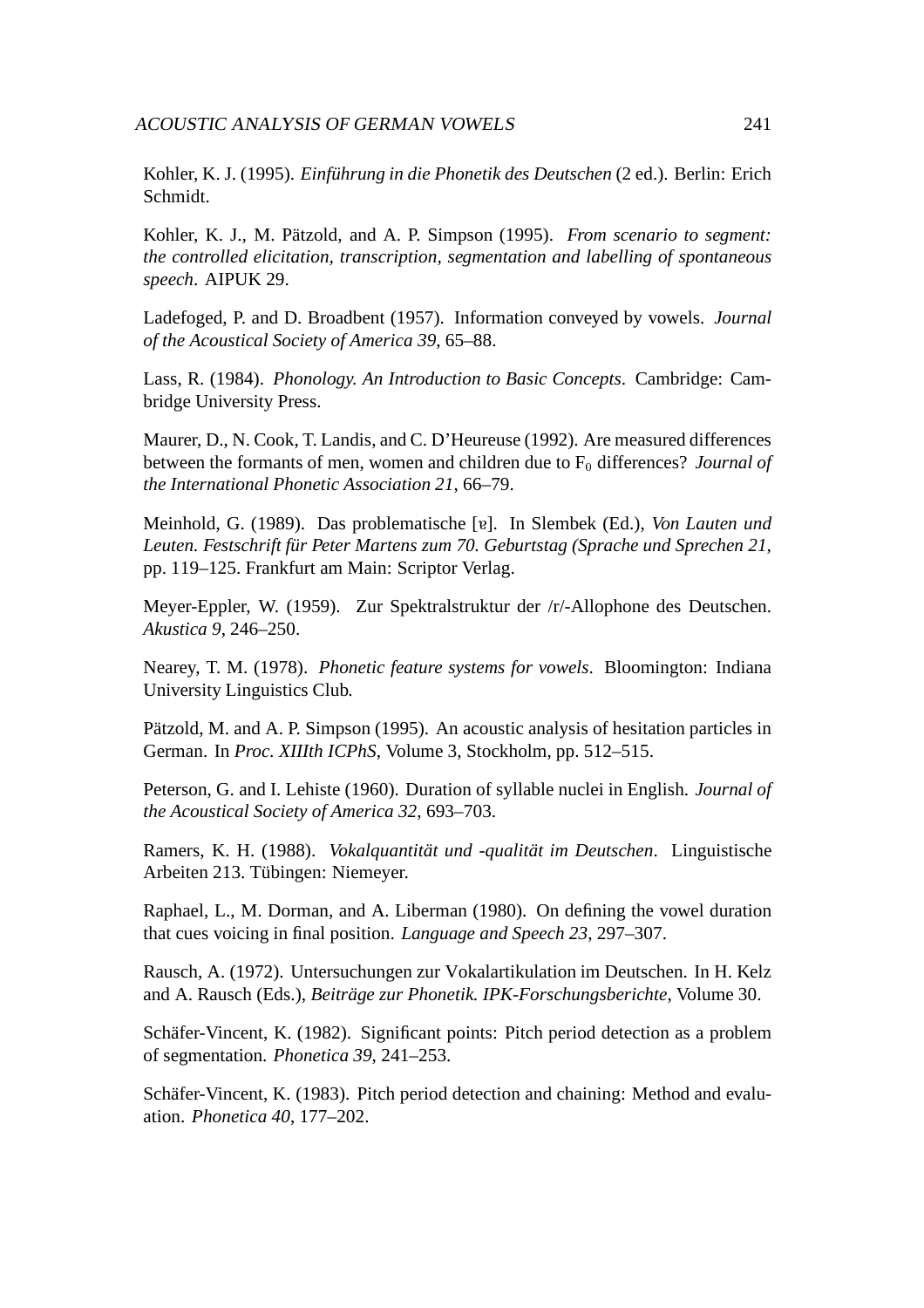Scheffers, M. T. M. and A. P. Simpson (1995). LACS: Label assisted copy synthesis. In *Proc. XIIIth ICPhS*, Volume 2, Stockholm, pp. 346–349.

Sendlmeier, W. (1982). Der Einfluß von Qualität und Quantität auf die Perzeption betonter Vokale des Deutschen. *Phonetica 38*, 291–308.

Son, R. J. J. H. v. and L. C. W. Pols (1990). Formant frequencies of Dutch vowels in a text, read at normal and fast rate. *Journal of the Acoustical Society of America 88*(4), 1683–1693.

Sotschek, J. (1976a). Methoden zur Messung der Sprachgüte I: Verfahren zur Bestimmung der Satz- und Wortverständlichkeit. *Der Fernmeldeingenieur 30*(10), 1–31.

Sotschek, J. (1976b). Methoden zur Messung der Sprachgüte II: Verfahren zur Bestimmung der Satz- und Wortverständlichkeit. *Der Fernmeldeingenieur 30*(12), 1–33.

Sovijärvi, A. (1965). Der mokschamordvinische a-Vokal im Lichte der Sonagramme. In *Publicationes instituti phonetici universitatis Helsingiensis*, Volume 20, Helsinki.

Thon, W. and W. v. Dommelen (1992). PHONDAT90: Rechnerverarbeitbare Sprachaufnahmen eines umfangreichen Korpus des Deutschen. In K. J. Kohler (Ed.), *Phonetisch-akustische Datenbasis des Hochdeutschen: Kieler Arbeiten zu den PHONDAT-Projekten 1989–1992*, AIPUK 26, pp. 41–79.

Ulbrich, H. (1972). *Instrumentalphonetisch-auditive R-Untersuchungen im Deutschen*. Schriften zur Phonetik und Kommunikationsforschung Nr. 13. Berlin: Akademie Verlag.

Vennemann, T. (1982). Zur Silbenstruktur der deutschen Standardsprache. In T. Vennemann (Ed.), *Silben, Segmente, Akzente*, pp. 261–305. Tübingen: Niemeyer.

Zwicker, E. and H. Fastl (1990). *Psychoacoustics. Facts and Models*. Berlin: Springer.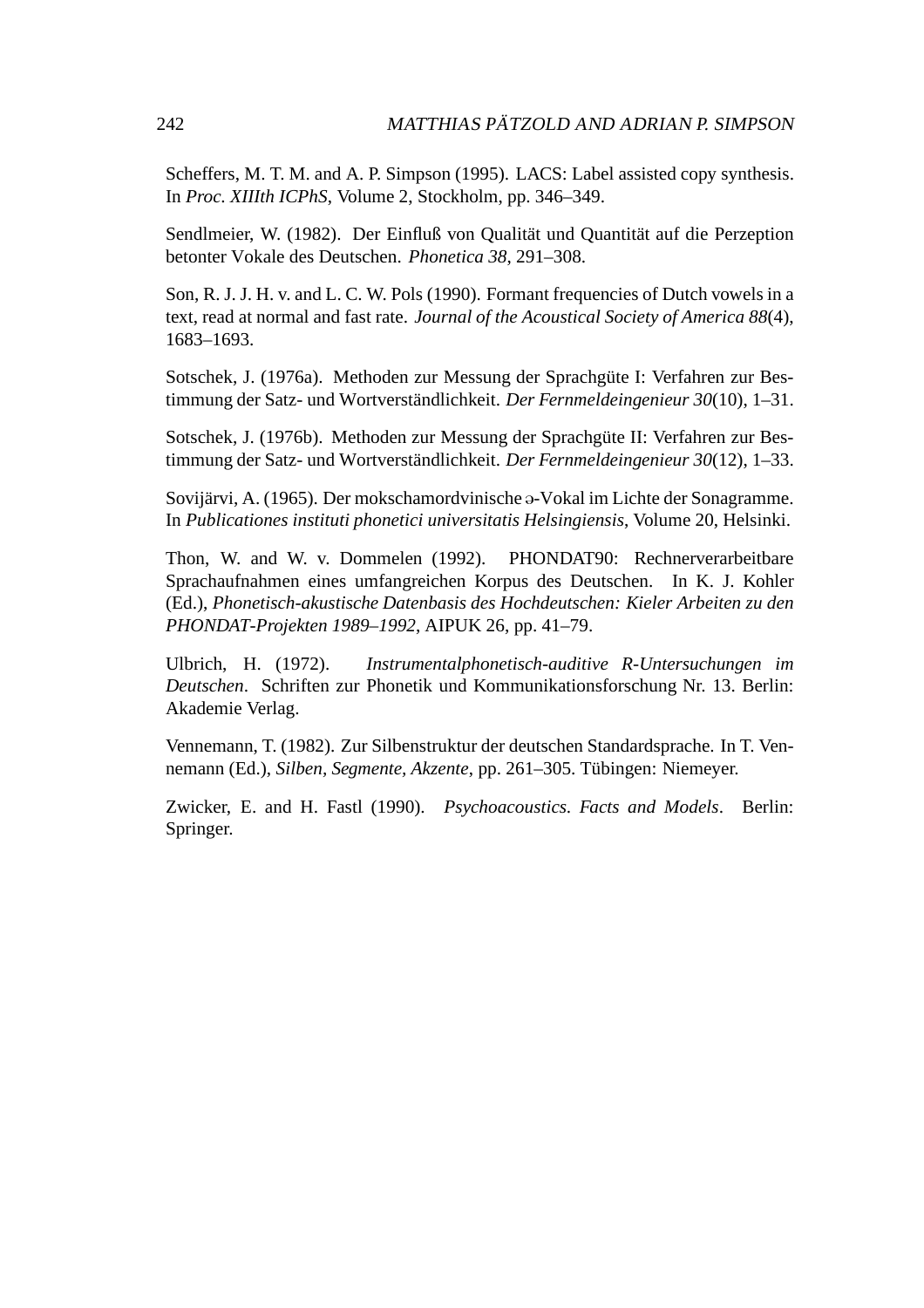#### $\mathbf{\Delta}$ **Berlin sentences**

| 1.              | Heute ist schönes Frühlingswetter.            |
|-----------------|-----------------------------------------------|
| 2.              | Die Sonne lacht.                              |
| 3.              | Am blauen Himmel ziehen die Wolken.           |
| 4.              | Über die Felder weht ein Wind.                |
| 5.              | Gestern stürmte es noch.                      |
| б.              | Montag war es uns zu regnerisch.              |
| 7.              | Riecht ihr nicht die frische Luft?            |
| 8.              | Die Nacht haben Maiers gut geschlafen.        |
| 9.              | Jetzt sitzen sie beim Frühstück.              |
| 10.             | Es ist acht Uhr morgens.                      |
| 11.             | Vater hat den Tisch gedeckt.                  |
| 12.             | Mutter konnte länger schlafen.                |
| 13.             | Der Kaffee dampft in den Tassen.              |
| 14.             | Messer und Gabel liegen neben dem Teller.     |
| 15.             | In der Mitte steht der Brötchenkorb.          |
| 16.             | Wer möchte keinen Kuchen?                     |
| 17.             | Hans ißt so gerne Wurst.                      |
| 18.             | Gib mir bitte die Butter!                     |
| 19.             | Wer möchte noch Milch?                        |
| 20.             | Bald ist der Hunger gestillt.                 |
| 21.             | Günther muß noch einkaufen gehen.             |
| 22.             | Achte auf die Autos!                          |
| 23.             | Überquere die Straße vorsichtig!              |
| 24.             | Sonst wirst du leicht überfahren.             |
| 25.             | Radfahrer sausen vorbei.                      |
| 26.             | Im Geschäft stehen viele Leute.               |
| 27.             | Gleich hier sind die Nahrungsmittel.          |
| 28.             | Muß der Zucker nicht dort drüben stehen?      |
| 29.             | Jetzt suche ich das Weißbrot.                 |
| 30.             | Ob ich Süßigkeiten kaufen darf?               |
| 31.             | Hier gibt es Konserven.                       |
| 32.             | Öl fehlte wohl auch.                          |
| 33.             | Zum Schluß an die Kasse.                      |
| 34.             | Nun schnell nach Hause.                       |
| 35.             | Vater will sich eine Pfeife anzünden.         |
| 36.             | Seine Frau macht ein trauriges Gesicht.       |
| 37.             | Du solltest weniger rauchen.                  |
| 38.             | Die Ärzte sind damit gar nicht einverstanden. |
| 39.             | Gib mir bitte mal die Zeitung!                |
| 40.             | Aber Schönes steht wohl nicht drin.           |
| 41.             | Wer muß noch Schularbeiten machen?            |
| 42.             | Ich müßte lesen und rechnen.                  |
| 43.             | Sieglinde zeichnet eine Figur.                |
| 44.             | Was macht denn dein verstauchter Fuß?         |
| 45.             | Ich spüre ihn nicht mehr.                     |
| $\overline{AB}$ | Wir wollen heute spazieren gehen              |

- 46. Wir wollen heute spazieren gehen.
- 47. Da möchte ich gerne mit.
- 48. Zuvor müssen wir uns stärken.
- 49. Die Kartoffeln gehören zum Mittagessen.

h oxtə ?ist  $\int \phi$  məs fr yılınsv ete. di: z'onə l'axt. ?am bl'auən h'mal ts'i:an di: v'əlkən. ?vibe di: felde v'eit ?am v'int. q'esten [t'yemtə ?es nox. m'ointaik vare ?es ?ons tsur r'eignerif. r'i:ct ?i:e nɪct di: fr'ɪ[ə l'uft ? di: n'axt ha:bən m'ares g'u:t gəfl'a:fən . j'etst z'itsən zi: baim fr y: [t yk. ?es ?ist ?'axt ?'u:e m'oeqons. fatte hat dem t'if god'ekt. m'ote konta l'ene fl'arfan. dere k afer d'ampft ?m dern t'ason. m'ese ?unt q'arbəl l'irqən nerbən derm t'ele. ?m dere m'ita ft'eit dere br'ørtçank oep. vere mύtə k'amən k'urxən? h'ans ?'ist zo: q'e en v'uest. q'imp mire b'ita di: b'ote! vere mύtə nəx m'ilç ? b alt ?ist dere h'une gaft ilt. g'ynte mus nox ?'amk aufon g'eron. ? axta ?auf di: ?'auto:s ! ?yibekv'eirə di: ftr'aisə f'oreziçtiç ! z'onst vrest du: l'arct ?y:bef a:ron. r'a:tf a:re z'auzən fo:eb'aı. ?m qəf eft ft etən fitlə l'oytə. gl'aic h'i: e zint di: n'aironsm ital. mus dere ts'uke nict d'oet dr'y:bon [t'e:on ? j'etst z'u:xa ?ic das v'aisbr o:t. ?op ?ic z'y:sickaiton k'aufon dagf? h ire q irpt ?es konz'evvon.  $?$ ø:l f'eiltə voil $?aux$  . tsum [l'us ?an di: k'aso. nu:n [n'ɛl na:x h'aozə. f'arte vil ziç ?ama pf'arfa ?'ants yndan. zamə fr'au m'axt ?am tr'auriqəs qəz'içt. du: zoltəst v emiqe r'auxən. di: l'evtste zmt dam'nt g'are niçt l'amfeft anden. g'i:p mire b'ita m'ail dir ts'aitun! ?arbe [ørnəs [t'ert vorl nict dr'm. vere mus nox ['url? aebarton m'axon ? ?ις mysta l'eizan ?unt r'εςnan. zi:gl'mdə ts'arçnət ?amə fig'u:e. vas m'axt den dam feft auxte fuis ? ?ic [p'yirə ?i:n nict m'ere. vire volən h'oxtə fpats'irrən g'erən. da: mύtə ?ıç q'evnə m'ıt. tsufore myson vire ?uns [t'eekon. di: kaet ofaln gah ørran tsum m ntark? esan.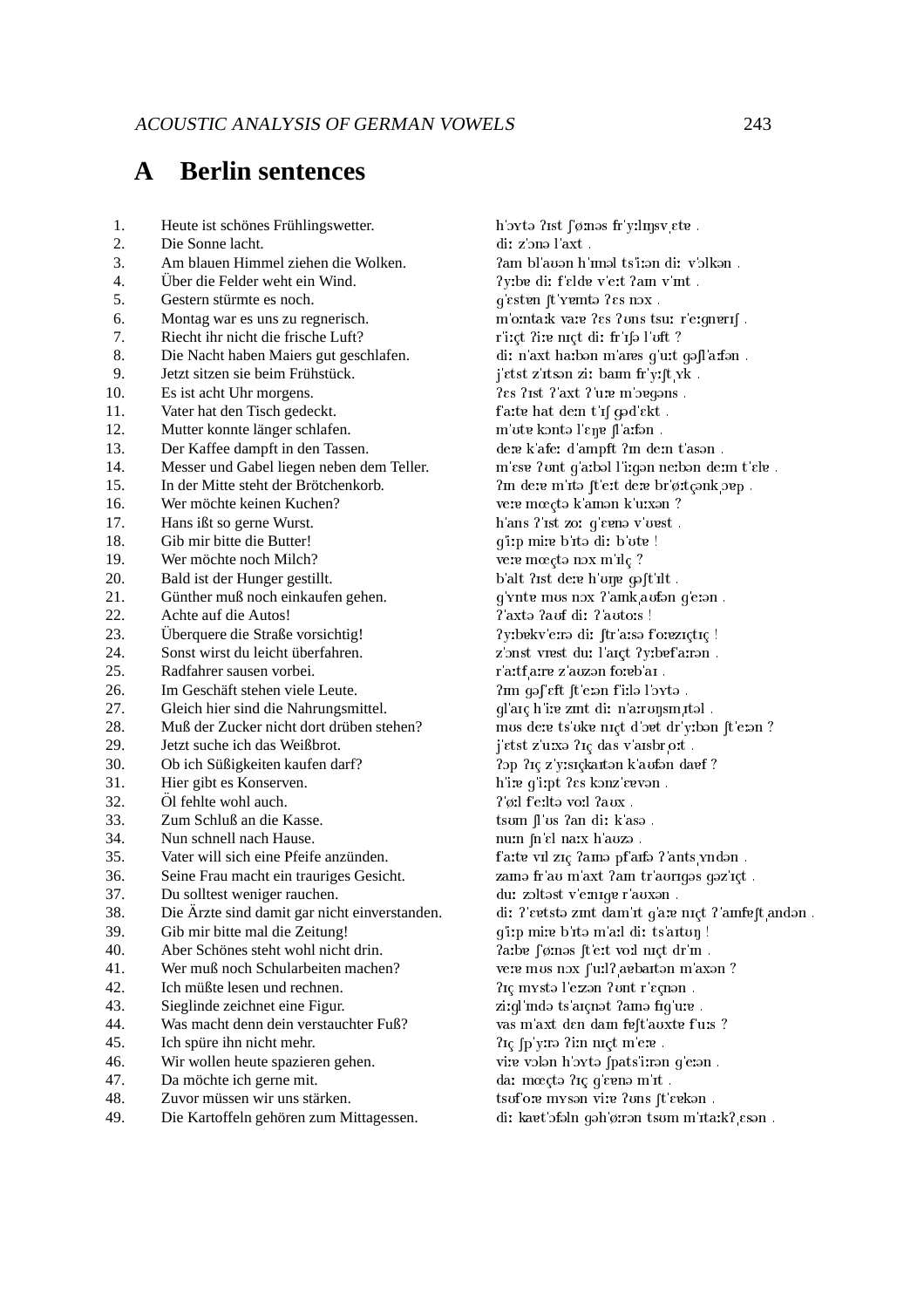| 50.        | Zum Schnitzel gibt es Erbsen.                                                   |
|------------|---------------------------------------------------------------------------------|
| 51.        | Dazu essen wir den Salat.                                                       |
| 52.        | Wer trinkt einen Kaffee?                                                        |
| 53.        | Danach tut eine Wanderung gut.                                                  |
| 54.        | Können wir nicht Tante Erna besuchen?                                           |
| 55.        | Zieht vielleicht die festen Schuhe an!                                          |
| 56.        | Zurück geht's mit der Bahn.                                                     |
| 57.        | Durch Wald und Feld führt unser Weg.                                            |
| 58.        | Wir hören den plätschernden Bach.                                               |
| 59.        | Hasen verschwinden im Dickicht.                                                 |
| 60.        | Voller Glück sind wir am Ziel.                                                  |
| 61.        | Die Tante bewohnt ein nettes Häuschen.                                          |
| 62.        | Dahinter liegt der Rosengarten.                                                 |
| 63.        | Manche Obstbäume blühen prächtig.                                               |
| 64.        | Am Zaun steht eine Regentonne.                                                  |
| 65.        | Der gelbe Küchenofen sorgt für Wärme.                                           |
| 66.        | Im Topf kocht das Wasser.                                                       |
| 67.        | Ein Sofa steht an der Wand.                                                     |
| 68.        | Aus dem Radio klingt Musik.                                                     |
| 69.        | Frische Gardinen hängen am Fenster.                                             |
| 70.        | Auf dem Brett leuchten bunte Tulpen.                                            |
| 71.        | Rückt die Stühle an den Tisch!                                                  |
| 72.        | Wie wär's mit 'nem kleinen Skat?                                                |
| 73.        | Die drei Männer sind begeistert.                                                |
| 74.        | Vater mischt gleich die Karten.                                                 |
| 75.        | Er gewinnt sechs Spiele nacheinander.                                           |
| 76.        | Ist es nicht Zeit zum Aufbruch?                                                 |
| 77.        | Der Bahnhof liegt sieben Minuten entfernt.                                      |
| 78.        | Löst doch die Fahrkarten am Schalter!                                           |
| 79.        | Wir gehen auf den Bahnsteig.                                                    |
| 80.        | Da läuft der Zug ein.                                                           |
| 81.        | Die Bremsen quietschen gräßlich.                                                |
| 82.        | Die Station wird angesagt.                                                      |
| 83.        | Die Eiligen steigen schnell aus.                                                |
| 84.        | Nun sind wir gleich im Wagen.                                                   |
| 85.        | Wir haben ein Abteil extra für uns.                                             |
| 86.        | Der junge Zugbegleiter pfeift zur Abfahrt.<br>Leise rollen wir aus dem Bahnhof. |
| 87.        |                                                                                 |
| 88.        | Draußen fliegt die Landschaft vorbei.                                           |
| 89.<br>90. | Die Rinder sind noch auf der Weide.<br>Ein Bauer arbeitet auf seinem Acker.     |
| 91.        |                                                                                 |
| 92.        | Der Pflug zieht tiefe Furchen.                                                  |
| 93.        | Daneben grünt schon Wintersaat.<br>Hier richten Zimmerleute ein Dach.           |
| 94.        | Es gehört zu einer Feldscheune.                                                 |
| 95.        | Schon bald sind wir zu Hause.                                                   |
| 96.        | Die Fahrt war ja mächtig kurz.                                                  |
| 97.        | "Zug endet hier!" verkündet die Ansage.                                         |
| 98.        | Alle eilen gleich links ins Freie.                                              |
| 99.        | In der Dämmerung kommen wir heim.                                               |
| 100.       | Das war jetzt aber ein schöner Tag.                                             |
|            |                                                                                 |

tsum  $[n]$  itsel q'i:pt ? $\epsilon s$  ?' $\epsilon$  epsen. dats'u: ?'eson vire dem zal'art. vere tr'inkt ?amon k'afer ? dan'arx t'urt ?amə v'anderun g'urt. kœnən vire nıct t'antə ?'evna: bəz'urxən ? ts'it fil aict di: f'estan ['u:a ?'an ! tsur yk q'e:ts mit de:e b'a:n. duec v'alt ?unt f'elt f'yret ?unze v'elk. vire h'ørran dern pl'etfendan b'ax. h'a:zən fe[v'mdən ?ım d'ıkıçt. f ble gl'yk zmt vire ?am ts'i:l. di: t'antə bəv'o:nt ?am n'ɛtəs h'ɔyscən. dah'mte l'i:kt de:e r'o:zang aetan. m'ança ?'o:pstb oxma bl'y:an pr'eçtiç. ?am ts'aun [t'eːt ?amə r'eːqənt ɔnə. dere q'elbə k yçən? orfən z'əvkt fyrv v'evmə. ?mm t'opf k'oxt das v'ase. ?am z'o:fa: [t'e:t ?an de:e v'ant. ?aus derm r'ardjo: kl'int muiz'iik. fr'ile qaed'imen h'enen ?am f'enste. ?auf de:m br'et l'oycton b'unto t'ulpon. r'ykt di: [t'yːlə ʔan deːn t'ɪʃ ! vi: veres mit nom kl'amon sk'ait ? di: dr'ai m'ene zmt baq'aistet. f atte m'ift gl'aic di: k'aeton. ?ere gəv mt z'eks fp'ilə naxam'ande. ? Ist ? es nict ts ait ts um ? aufbr ux ? dere b'amh orf l'irkt z'irbən mm'urtən ?entf'evnt. l'ørst dox di: f arek aeton ?am f alte ! vire q'etan ?auf dem b'amft ark. da: l'orft dere ts'uik ?'am. di: br'emzən kv'i:tfən qr'eslic. di: ftatsj'om vret ?'angoz a:kt. di: ? ailigən ft aigən fn'tl ? aus. num zmt vire ql'arc ?m v'arqon. vire harbon ?am ?apt'ail ?'ekstra: fyre ?uns. dere j'una ts'urkbagl arte pf'arft tsue ? apf aret. l'aizə r'olən vire ?aus derm b'arnh orf. dr'auson fl'ikt di: l'antfaft foreb'ar. di: r'inde zint nox ?auf dere v'aida. Pam b'aug ?'agbaitet Pauf zamem ?'akg. dere pfl'urk ts'itt t'irfa f'ovcan. dan'erbən qr yint form v'intez art. h'ire r'icton ts'imeloxto ?am d'ax. ?es gəh'øret tsur ?ame f'elt[ oynə. fom b'alt zmt vire tsur h'auza. di: f'aret vare jar m'ectic k'oets. ts'uik ?'endət h'ire ! fek'yndət di: ?'anz arqə. ?'alə ?'aılən ql'aıç l'ınks ?ıns fr'aıə. ?m dere d'emeron k'oman vire h'am. das vare j'etst ?arbe ?am ['ørne t'ark.

244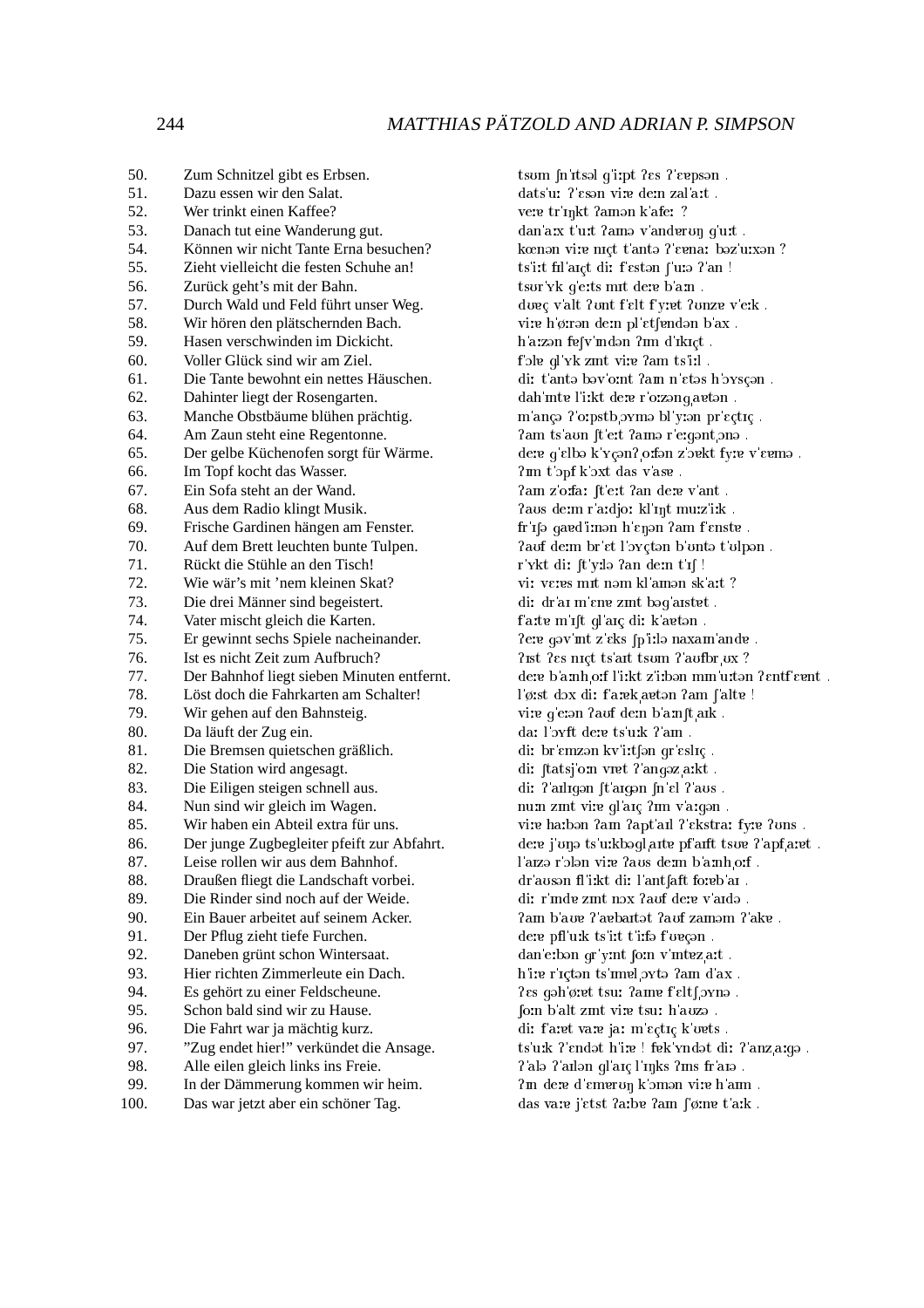#### <sub>R</sub> **Marburg sentences**

- $\mathbf{1}$ . Geld allein macht nicht glücklich.
- $\overline{2}$ . Böse Menschen verdienen ihre Strafe.
- 3. Mittwoch kommt uns Besuch passend.
- $\overline{4}$ Ich bin nicht naß geworden.
- 5. Unsere Eltern tanzen Wiener Walzer.
- Lärmt nicht, Jung's, Vater schreibt! 6.
- Wer weiß dort genau Bescheid? 7.
- Er geht links, sie rechts.  $8<sub>1</sub>$
- $\mathbf{Q}$ Leider ist dies Haus teuer.
- 10. Dienstag wieder frisch gebrannte Mandeln.
- $11.$ Heute jeder Platz: Eins fünfzig.
- $12.$ Nervöse Menschen brauchen viel Ruhe.
- Unser Treffpunkt: Zwei Uhr am Neumarkt.  $13.$
- Gegen Abend wird's kühl.  $14.$
- $15.$ Adolf möchte wohl Lehrer werden.
- Iß dein Essen nie hastig!  $16<sup>1</sup>$
- 17. Diese Kleider findet Inge herrlich.
- 18. Bist Du sehr kalt geworden?
- Ursel weint, aber Heinz lacht. 19.
- 20. Stehend macht man seine Aussage.
- 21. Diese Durchsage ist ohne Gewähr.
- 22. Hauptsache: Gesund und glücklich.
- 23. Laß bitte das Licht brennen!
- Wie finden Sie meinen neuen Hut?  $24.$
- 25. Nehmt doch Butter zum Brot!
- 26. Doris fährt zu weit links.
- 27. Begreifen Sie meine schwierige Lage?
- 28. Manche Menschen vertragen keine Erdbeeren.
- 29. Nichts verletzt mehr als Spott.
- $30.$ Dietrich erwartet Dich um drei.
- $31.$ Öfen brauchen Kohlen und Briketts.
- $32<sub>2</sub>$ Heute jeder Strauß Blumen zwei Mark.
- Du begrüßt erst Deinen Gast. 33.
- 34. Wir werden Euch nie vergessen.
- $35$ Darf ich Deine Schleife binden?
- 36. Wir spielen alle Tage.
- 37. Schlaf vor Mitternacht ist gesund.
- 38. Deine Uhr steht drei Minuten.
- 39. Sie ißt kein salziges Gericht.
- $40.$ Sechs Mädchen wollen Schwester werden.
- 41. Guten Morgen, meine Damen und Herren!
- 42. Du darfst dich wieder setzen.
- Freilich, trockenes Wetter brauchen wir. 43.
- 44. Sie sollte Medizin nehmen.
- $45.$ Gut Ding will Weile haben.
- $46.$ Vor'm Essen Deine Hände waschen!

g'elt ?al'am m'axt nıçt gl'yklıç . b'ørzə m'anfən fed'imən ?irrə ftr'arfə. m'itvox k'omt ?uns bəz'u:x p'asənt. ?Ic bin nict n'as gavoedan. ?unzero ?'elten t'antson v'ime v'altse. l'event niçt, j'ons, faite fr'amt! vere v'ais d'ort qon'au bof'ait ? ?ere g'ert l'mks, zir r'eçts. l'aide ?ist diis h'aus t'oye. d'imstark virde fr'if qəbr'antə m'andəln. h'oxto j'e:de pl'ats, ? ams f'ynftsic. neev'ørzə m'enfən br'auxən firl r'urə. ? unze tr'efp unkt, tsv'ai ?'ure ?am n'oym aekt. gergan ? arbant vrets k yrl. ?'a:dolf mœctə voil l'erre veredən. ?'Is dam ?'eson n'i: h'astiç ! di:zə kl'arde f'mdət ?'mə h'eelrç. bist du: z'ere k'alt qəvərdən? ?'vezal v'amt, ?a:be h'amts l'axt. ft eiont m'axt man zamo ? ausz aigo. dizə d'uvçz argə ?ist ?'ornə gəv'are. h'auptz axə, gəz'unt ?unt gl'yklıç. l'as b'ita das l'ict br'enan! vi: f'indən zi: mamən n'oyən h'u:t ? n'eint dox b'ote tsom br'oit ! d'orris f'eret tsur v'ait l'inks. bəgr arfən zi: mamə fv irrigə l'argə? m'ançə m'enfən fetr'arqən k'amə ?'eretb errən. n'icts fel'etst m'ere ?als [p'ɔt. d'ittric ?evv'avtet dic ?um dr'ai. ?'ø:fən br'auxən k'o:lən ?unt brık'ets. h'ovtə j'e:de [tr'aus bl'u:mən tsv'ai m'aek. du: bəqr'yist ?'erest damən q'ast. vire veredən ?oyc n'i: feq'esən. davf ?ic dama [l'aifa b'indan? vire (p'irlan ?'ala t'arqa. [l'aif fore m'iten axt ?ist qəz'unt. dama ?'ure ft'ert dr'ar mm'urtan. zi: ?'ist k'am z'altsigəs gər'içt. z'eks m'ertçən volən [v'este veredən. q'u:tən m'ogqən, mamə d'a:mən ?ont h'erən! du: daefst diç vi:de z'etson. fr'anlıç, tr'okonos v'ete br'auxon vire. zi: zolta merdits'i:n n'e:man. q'uit d'in vil v'ailə haibən. forem ?'eson damo h'endo v'afon !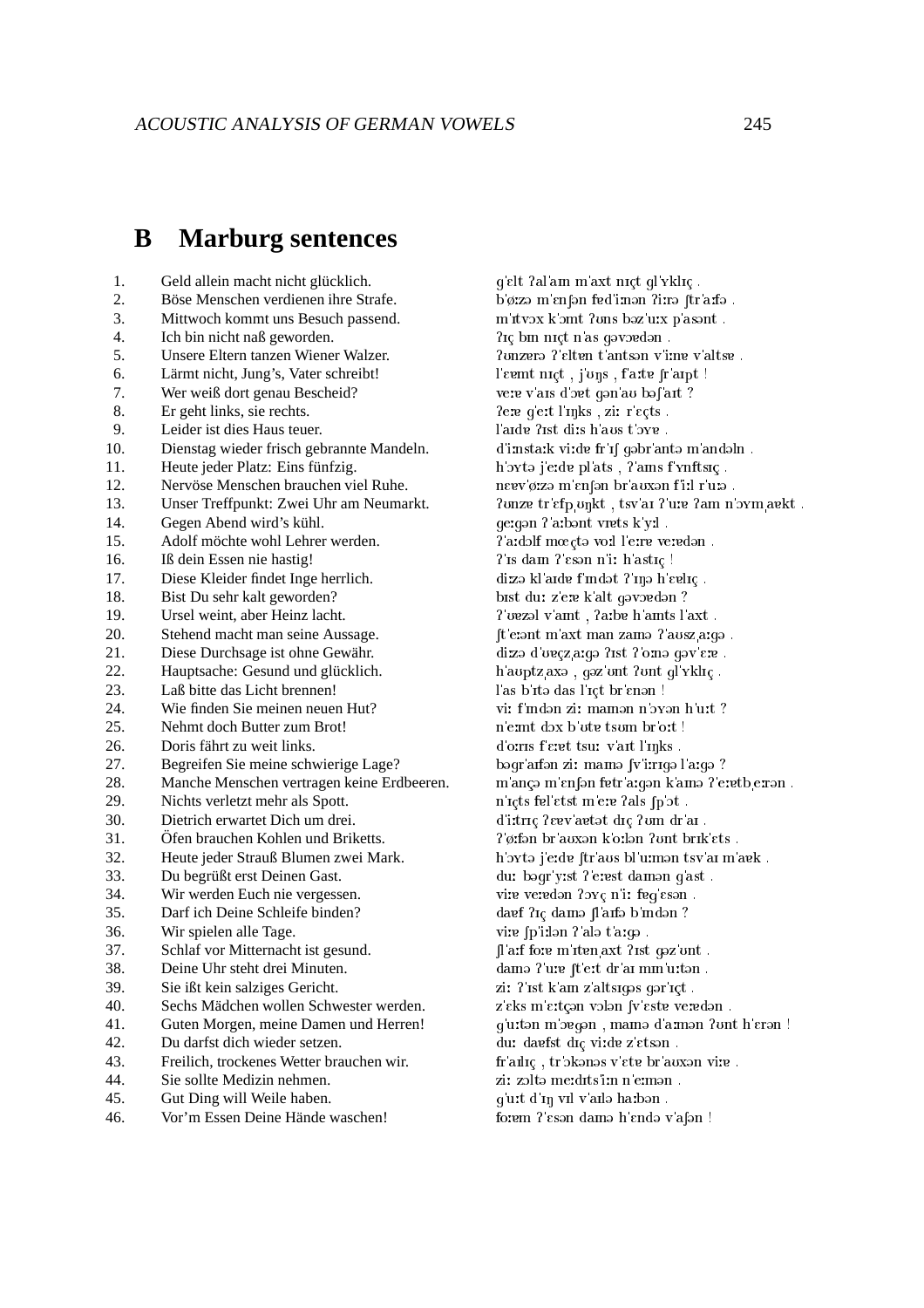#### MATTHIAS PÄTZOLD AND ADRIAN P. SIMPSON

47. Mach Dir's bequem, alter Freund! 48. Abends lieber zeitig schlafen gehen. 49. Schnupfen stört uns natürlich sehr. 50. Lange nicht geseh'n, mein Lieber.  $51.$ Motoren brauchen Benzin, Öl und Wasser.  $52$ Unser Doktor besucht Vater täglich. 53. Ich bin dreißig Jahre alt. 54. Er schüttelt kräftig Deine Hand. 55. Jungen lieben Streit, Mädchen Eintracht. Doris will ihre Suppe essen. 56. 57. Nüsse muß man gut kauen. 58. Deine Uhr geht vor. 59. Allzu lebhafte Kinder machen nervös. 60. Edith möchte gern Haushalt lernen. Alle Kinder essen gern Eis. 61. 62. Unsere beiden Hunde haben Durst. 63 Jeden Freitag gibt's frischen Fisch. Kein gutes Wetter, wenig Gäste. 64. 65. Erste Stunde Deutsch, dann Englisch. Nun bin ich mächtig gespannt. 66. 67. Mein Arzt empfahl dringend Bäder. Diese Wohnung liegt zu hoch. 68. 69. Zentner für zwölf Mark frei Haus. 70. Unser Haar braucht Pflege.  $71.$ Vorsicht, Zug fährt ab! 72. Mein Dackel pariert auf's Wort. 73. Zum Ausweis gehört ein Lichtbild. 74 Leider darf Doris nicht bleiben. 75 Unsere Söhne lieben flotte Tänze. 76. Diese Mannschaft schoß gleich drei Tore. 77. In Eurer Wohnung waren Diebe. Anschrift und Marke nicht vergessen! 78. 79 Adler fliegen tausend Meter hoch. 80. Diese Gegend nennt man Sandwüste. 81. Alle Jungen spielen Fußball. Keiner darf diesen Raum verlassen. 82. 83. Verkehrsampeln leuchten grün, gelb, rot. Was kostet ein Glas Selterswasser? 84. 85. Doris will draußen Schnee fegen. Dort muß jedes Auto bremsen. 86. Steigt Dein Drachen sehr hoch? 87. 88. Einige Busse fahren heute später. 89. Sonntags trinken viele Männer Bier. 90. Danach kannst Du Dich wirklich richten. 91. Diese zarten Blumen welken rasch. 92. Öffnet doch gleich beide Türen! 93. Endlich läuft unser Wasser wieder. 94. Hör auf Deine Frau!  $95$ Schulkinder müssen Rechnen und Schreiben lernen. 96. Nicht jeder verträgt kaltes Bier. 97. Unserer Tante fehlt gar nichts. ? onzere t'anto f'eilt q'are n'icts.

 $m'ax$  dires bəkv'e.m , ?'alte $fr'$ əvn<br/>t ! ?'a:bənts l'i:bɐ ts'aɪtɪç [l'aːfən g'eːən. In upfon It øret ?uns nat yrelig z'ere. l'ano niçt goz'em , mam l'irbe. mott orran br'auxan bents'im, ? øil ? unt v'ase. ? onze d'oktore baz'urxt f'arte t'erklic. ?ic bin dr'aisic i'aira ? alt. ?ere f'ytalt kr'eftic dama h'ant. j'onən l'i:bən [tr'ait, m'ɛːtçən ʔ'aɪntr axt. d'orris vil ?irrə z'upə ?'esən. n'ysə mus man q'u:t k auən. dama ? ure q'ert f'ore. ?'altsu: l'erphaftə k'mde m'axən neev'ø:s. l'erdit mύtə g'evn h'aush alt l'evnən. l'ala k'mde l'esan q'een l'ais. ? unzerə b'aidən h'undə hatbən d'uest j'e:dən fr'arta:k g'rpts fr'ıfən f'ıf. k'am g'urtos v'ete, v'emiç g'esto.  $?$  eresta [t unda d oxt], dan  $?$  enli]. num bin ?iç m'eçtiç qəfp'ant. mam ?'aetst ?empf'a:l dr'nont b'e:de. dizə v'omun l'izkt tsur h'orx. ts'entne fyre tsv'œlf m'aek fr'ar h'aus. ? unze h'are br'auxt pfl'erga. f'orezict, ts'urk f'eret ?'ap! mam d'akal par'i: et ?aufs v'oet. tsum ?'ausv ais gəh'øret ?am l'içtb ilt. l'aide dagf d'oiris nict bl'aibən. ?unzerə z'ømə l'i:bən fl'otə t'entsə. di:zə m'anfaft f'əs gl'arç dr'ar t'o:rə ?m ?oyre v'o:non varran d'irba. ?'anfr ift ?ont m'arka nict frq'esan ! ?'a:dle fl'i:gən t'auzənt m'e:te h'o:x. dizə g'eigənt n'ent man z'antv yistə. ? ala j'unan (p'i:lan f'u:sb al. k'ame daef dizən r'aum fel'asən. fek'eres? ampəln l'oxçtən qr'ym, q'elp, r'ort. vas k'ostot ?am ql'ais z'eltesvase ? d'orris vil dr'auson fn'er f'ergon. d'ort mus i'eides l'autoi br'emzen. ft arkt dam dr axon z'ere h'orx ?  $2'$ amiqə b'usə f'airən h'oxtə  $[p]$ eite. z'ontarks tr'inkən f'irlə m'ene b'ire. d'amaix kanst dur diç v'rekliç r'içtən. di:zə ts'a:etən bl'u:mən v'ɛlkən r'af. l'œfnət dəx ql'aiç b'aidə t'yirən! ?'entlic l'orft ?onze v'ase vi:de. h'ø: e?auf dama fr'au ! f'uilk mde myson r'ecnon ?unt fr'aibon l'eenon. nict j'eide fetr'eikt k'altəs b'ire.

246